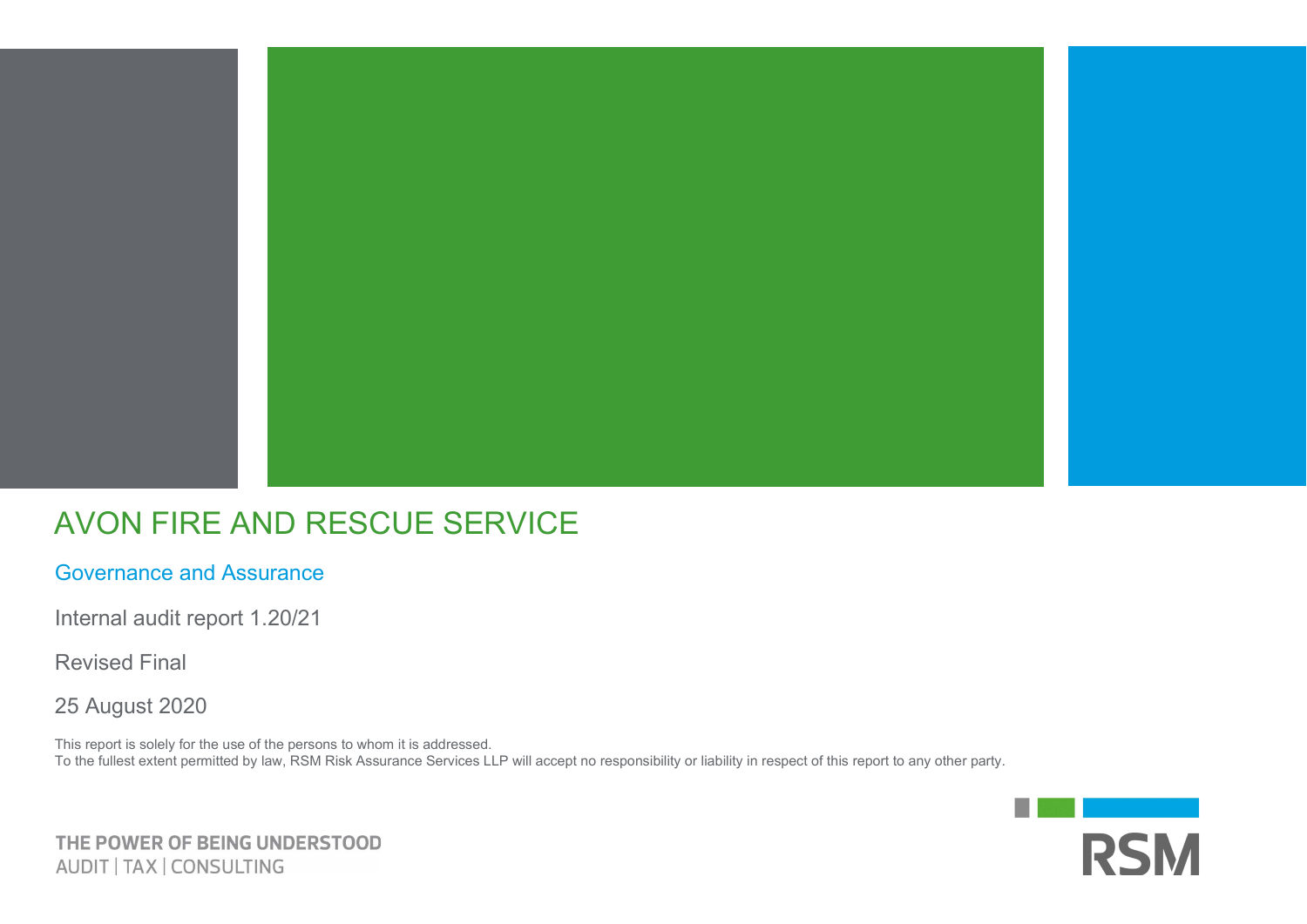# EXECUTIVE SUMMARY

### **Background**

A review of Governance and Assurance for the Fire Authority was undertaken as part of the approved internal audit plan for 2020/21.

The objective of the audit area is to ensure the Fire Authority is underpinned by an appropriate governance structure and assurance framework so that it can discharge its duties to address the priorities of the fire and rescue national framework. This audit has sought to assess the adequacy and effectiveness of the governance and assurance frameworks in place, against good and expected practice across the sector.

Avon Fire Authority is responsible for making provision for promoting fire safety, undertaking firefighting, rescues from road traffic accidents and responding to other emergencies in the area covered by the four councils in the former Avon area. Members of the Authority provide political leadership and set the strategy direction for the organisation. The Fire Authority has overall control over the strategic direction, establishment, budget and functions of a fire and rescue service. The Chief Fire Officer / Chef Executive (CFO) is responsible for the day-to-day management of the organisation and is accountable to the Fire Authority for its efficient operation.

The Fire Authority consists of 20 councillors appointed by the Councils in proportion to the political parties as well as the number of people entitled to vote in their respective areas, as follows:

- Bath & North East Somerset: three Members;
- Bristol eight Members;
- North Somerset four Members; and
- South Gloucestershire five Members

Specific responsibilities of the Authority have been delegated to the following three sub-committees, each of which reports back to the Authority and / or the Service Leadership Board and has co-opted members from the Authority present at meetings:

- Audit, Governance and Ethics Committee (AGEC) scrutinises and approves the Statement of Accounts, the Annual Governance Statement, Statement of Assurance and the Corporate Risk Register;
- Performance Review and Scrutiny Committee (PRSC) scrutinises performance against key indicators and makes recommendations for improvement; and
- People and Culture Committee (PCC) (previously DICE and Employment Committees) - reviews the Authority's compliance with the Equality Act 2010.

Following local elections in May 2019, the Authority Chair was re-elected after being originally appointed in June 2017, and new Members of the Authority were welcomed.

Avon Fire and Rescue Service's operations are managed and overseen by two main groups; the Service Leadership Board, which considers strategic issues, finance and risk, and has overall responsibility for management of the organisation; the Service Leadership Team, which provides day to day leadership and management for the Service, overseeing the working environment and operations; and the Strategic Health, Safety and Welfare Committee, which discuss, resolve and consult on health and safety issues.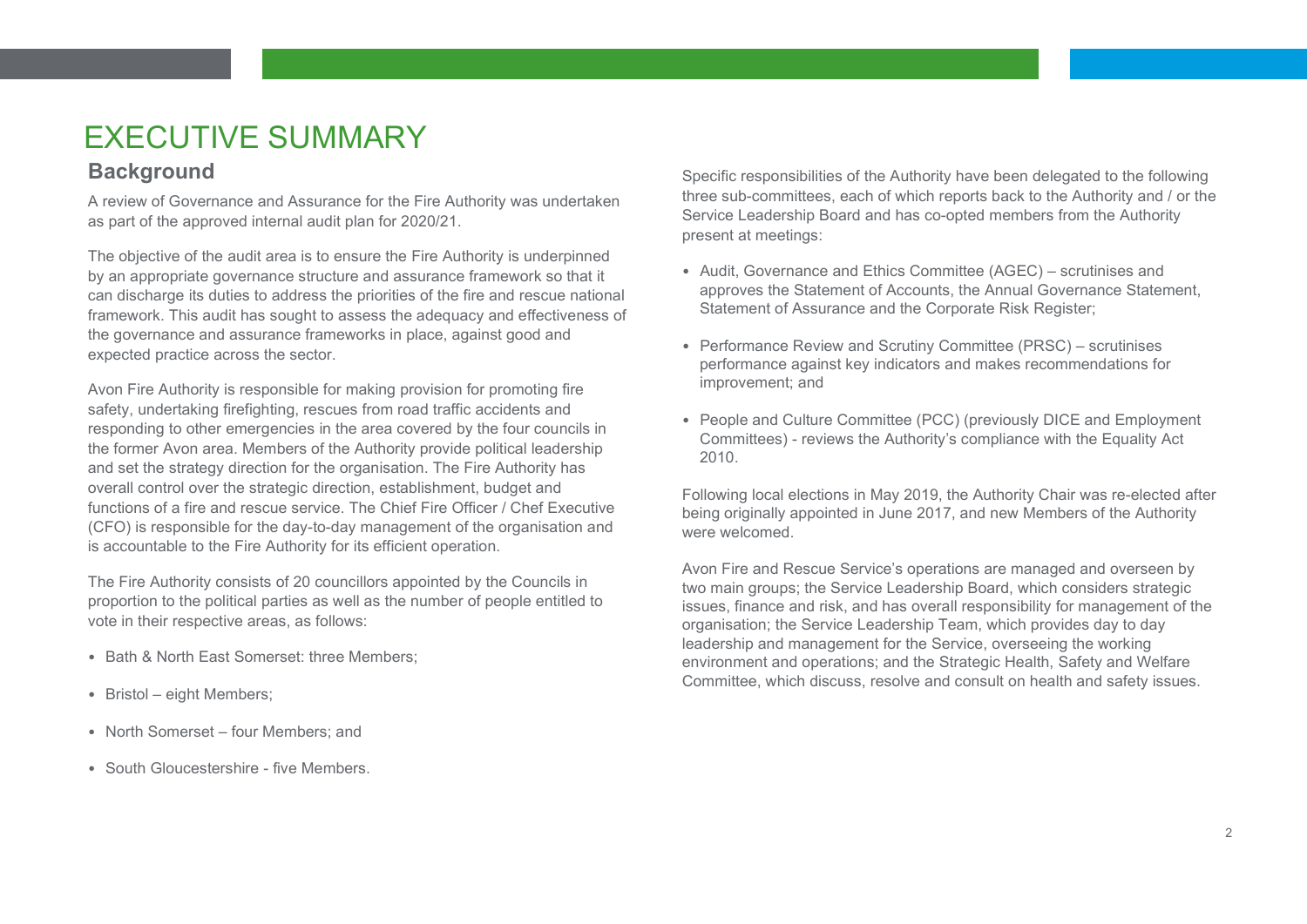### **Conclusion**

The Fire Authority is underpinned by an appropriate and lean governance structure that benchmarks positively across the emergency services sector. We have identified areas where some improvements could be made. The Authority has begun steps to articulate its Assurance Framework, and this work could be expanded further to be even more effective by developing a map of assurances sources and linking this to the Authority and subcommittee work plans.

#### Internal audit opinion:

Taking account of the issues identified, the Authority can take reasonable assurance that the controls upon which the organisation relies to manage this area are suitably designed, consistently applied.

However, we have identified issues that that need to be addressed in order to ensure that the control framework is effective in managing this area.



### Key findings



#### The Authority

As part of this audit, we were due to gather feedback from members of the Fire Authority and it was agreed that this would be best obtained via a questionnaire, to understand their view on governance and assurance, as well as their experience of induction / training. The questionnaire was sent to Authority

Members on 30 April 2020, with an initial deadline of 20 May 2020, which was then extended until 29 May 2020, Members were also encouraged to take part via comms from the Chief Fire Officer. Just three responses were received from all Members (a total of 20) who were invited to partake in the questionnaire. We were therefore unable to draw any meaningful conclusions from the survey regarding the members' views on governance and assurance. A summary of responses received from the three Members who responded to the questionnaire can be found in Appendix B.

 The Authority has established a suitable sub-committee structure, consisting of the Audit, Governance and Ethics Committee (AGEC); the Performance Review and Scrutiny Committee (PRSC); and the People and Culture Committee (PCC). We were able to evidence an appropriate delegation of responsibilities to each committee through their respective terms of reference. In practice, the structure accurately aligns to the requirements of the Authority's Constitution. When benchmarked against governance structures across our emergency services client base, we conclude the Authority's structure is one that reflects good practice and a lean approach to governance.

We were able to evidence an appropriate flow of assurances and information through the provision of sub-committee minutes as part of the papers for each Authority meeting. We confirmed the Authority had met five times since June 2019, with the latest meeting being held virtually due to Covid-19 restrictions.

Attendance at Authority meetings is monitored throughout the year and each meeting held was at least quorate (one third of total members).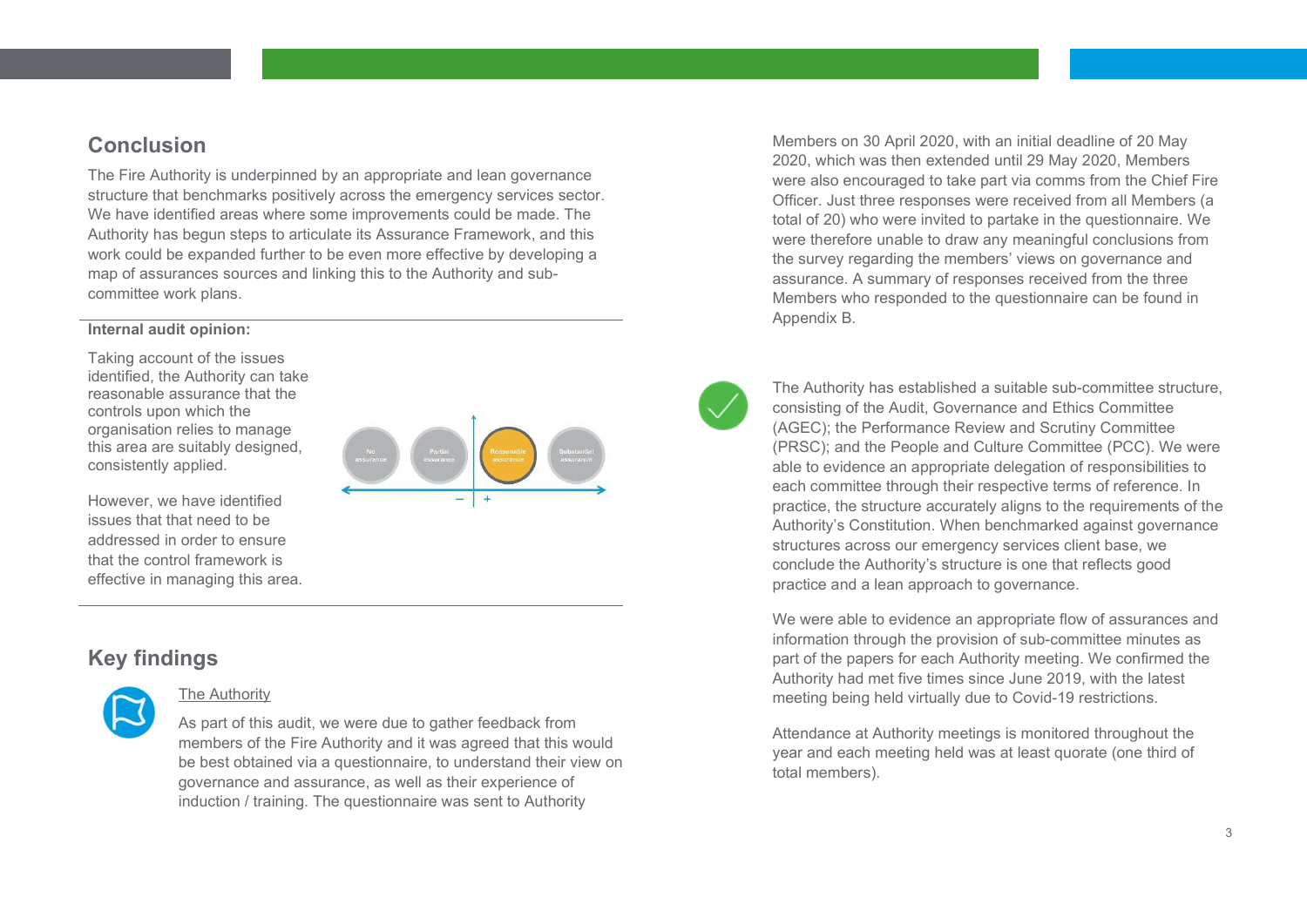Attendance ranged from 50% (10 members) to 70% (14 members) across the year, with an average of 62% observed across the year. Whilst quorate, a low attendance level can be detrimental to the effectiveness of Authority meetings. The Deputy Clerk confirmed that such an attendance level was expected, and the Authority could not impose sanctions for those who do not attend.



#### Allocation of members to sub-committees

There is an expectation that each Member of the Authority shall volunteer to sit on at least one sub-committee of the Authority and in default, the Authority shall allocate that Member to a Committee unless there is a good reason not to do so.

At each Annual Authority meeting (usually in June) the Authority is asked to make appointments to sub-committees and external bodies such as the South West Councils and Local Government Association (LGA).

Through examination of minutes and papers from the Authority's meetings when allocating members to sub-committees, it was evident that these decisions were based on the requirement to ensure all committees are politically balanced, as required by the local government act. Good governance would usually also require a skill mix consideration when allocating sub-committee membership, so as a mitigating control for this, Fire Authority members are provided with member development sessions and required training sessions to ensure those allocated to a subcommittee are aware of the committees role and their responsibilities, and to bridge any skills or knowledge gaps aligned to each committee requirements.



#### Audit Governance and Ethics Committee

The AGEC's delegated responsibilities have been clearly defined in its terms of reference and reflect the responsibilities we'd expect to be delegated to such a committee. Through examination of the Committee's minutes available to the public via the Authority's website, we confirmed the Committee had met just twice over the last municipal year (June 2019 – May 2020), in July 2019 and May 2020. The committee is required to meet at least four times per municipal year as per its Terms of Reference. A March 2020 meeting had been planned but did not take place. We confirmed the Committee had not met due to delays in obtaining sign off of the 2018/19 financial statements. The AGEC has other delegated responsibilities from the Authority, aside from review of the financial statements. There is therefore a risk that these responsibilities have not been given the appropriate oversight or attention throughout 2019/20. There is also a risk that the Committee, and in turn the Authority, have not received the required continuous assurances regarding these areas throughout the year. We did however note that risk register deep dives and scrutiny was undertaken by SLT and SLB in the absence of the AGEC.



#### Performance Review and Scrutiny Committee

The PRSC's delegated responsibilities have been clearly defined in its terms of reference and reflect the responsibilities we'd expect to be delegated to such a committee. Through examination of the Committee's minutes available to the public via the Authority's website, we were also able to evidence scrutiny of reports of the business' approach to topical areas such as the Grenfell Gap Analysis. We were therefore able to evidence the Committee was actively monitoring and reviewing the performance of the Service.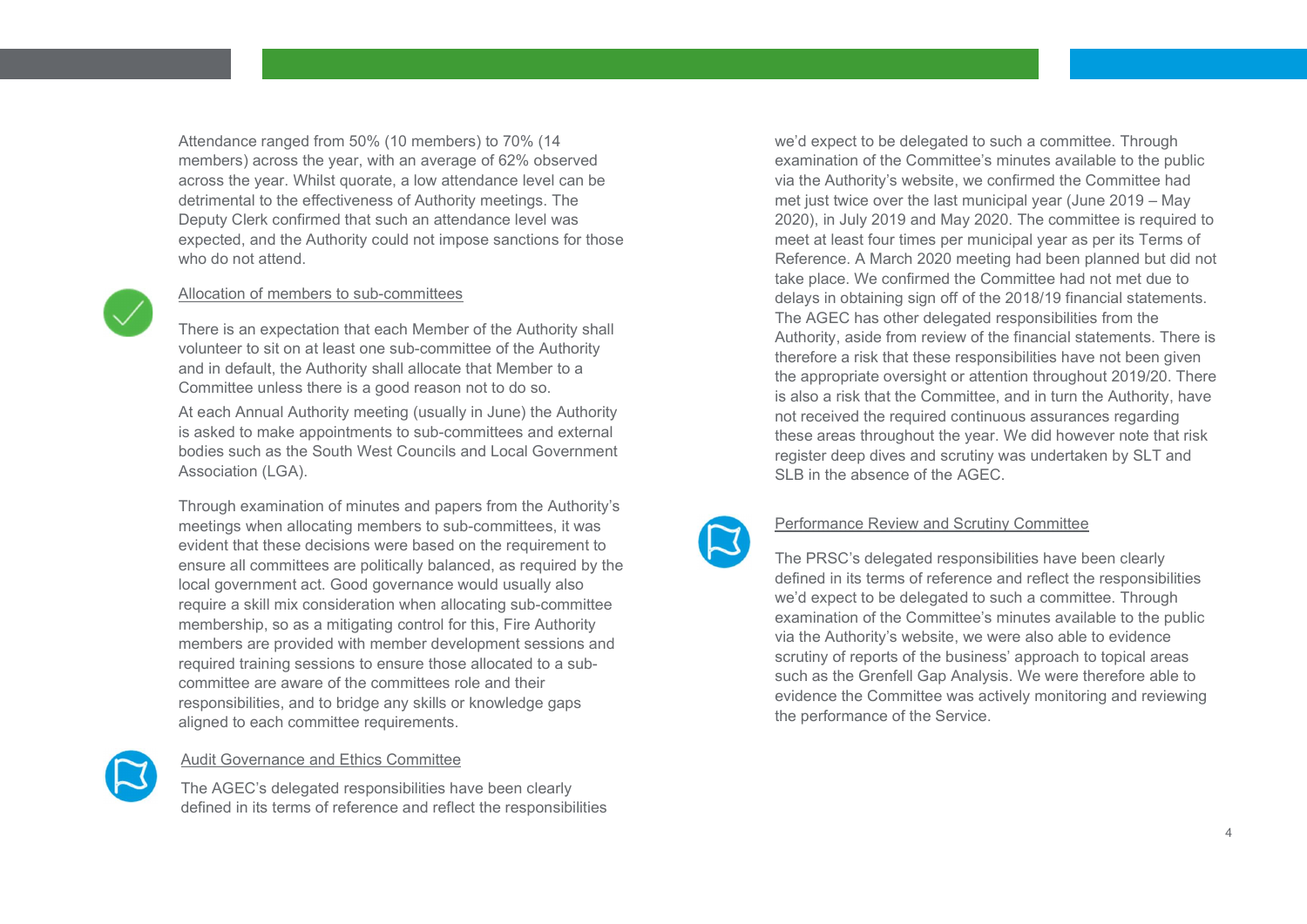However, we were unable to confirm via observation that the Committee had suitably discharged its delegated responsibility regarding "the monitor and review of financial performance including revenue and capital budgets, treasury management, the use of resources and fees and charges".

#### People and Culture Committee

The terms of reference for the People and Culture Committee appropriately establish the delegated responsibilities of the PCC. The responsibilities established within the terms of reference seem appropriate and in line with responsibilities delegated to similar committees across our emergency services sector client base.

We evidenced that the P&CC was discharging its duties as required by their terms of reference and had met three times to date (at time of writing) in the 2019/20 municipal year, with a fourth meeting planned for June 2020. We also confirmed the People and Culture Panel had met on a further three occasions to discharge their delegated responsibilities regarding disciplinary and grievances matters.



#### Governance and Assurance Framework

The Fire Authority has developed a draft Governance and Assurance Framework (incorporating the local code of governance) for 2020 – 2023.

The Governance and Assurance Framework explains how the Fire Authority delivers good governance and how it will review the effectiveness of its governance arrangements. The framework was established following the agreement by the Authority in September 2019 to set up a new committee structure, consisting of the Performance Review & Scrutiny Committee; Audit, Governance and Ethics Committee; and the People and Culture Committee.

The draft Governance and Assurance Framework clearly identified the Authority's approach to ensuring good governance is delivered.



However, the framework established within the document could be enhanced by fully and effectively identifying and mapping the Authority's sources of articulated assurance that it is achieving its strategic plans and objectives. An effective assurance framework provides a clear and concise structure for identifying which of the organisation's objectives are at risk because of inadequacies in the operation of controls, or where the organisation has insufficient assurance about them.

An Assurance Framework should provide the Authority, and in turn its sub-committees with the required information and confidence about how risks are managed to effectively deliver the Authority's objectives. With the establishment of such a document, the Authority are ahead of many other Fire Authorities in documenting its assurance framework.

We have provided an example assurance map as an appendix to this report and are providing good practice ideas and support to management in how to further develop this area.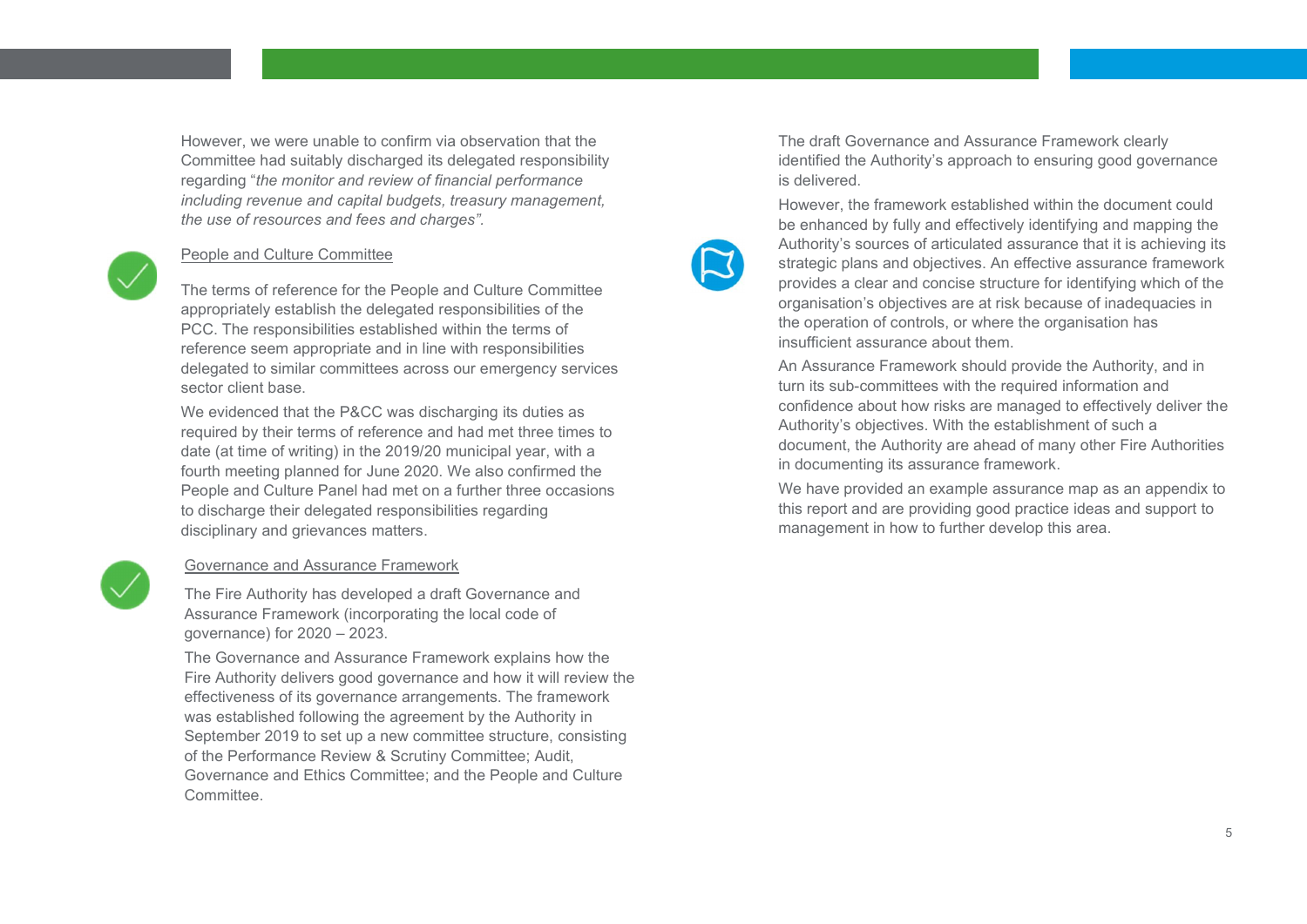## DETAILED FINDINGS AND ACTIONS

| <b>Area: Governance Structure</b> |                                                                                                                                                                                                                                                                                                                                                                                                                                                                                                                                                                                                                                                                                                                                                  | <b>Assessment</b> |              |
|-----------------------------------|--------------------------------------------------------------------------------------------------------------------------------------------------------------------------------------------------------------------------------------------------------------------------------------------------------------------------------------------------------------------------------------------------------------------------------------------------------------------------------------------------------------------------------------------------------------------------------------------------------------------------------------------------------------------------------------------------------------------------------------------------|-------------------|--------------|
| Control                           | The Fire Authority has overall control over the strategic direction, establishment, budget and functions of a fire<br>and rescue service. The Chief Fire Officer / Chef Executive (CFO) is responsible for the day-to-day<br>management of the organisation and is accountable to the Fire Authority for its efficient operation.                                                                                                                                                                                                                                                                                                                                                                                                                |                   | $\checkmark$ |
|                                   |                                                                                                                                                                                                                                                                                                                                                                                                                                                                                                                                                                                                                                                                                                                                                  | <b>Compliance</b> | X            |
|                                   | The Authority has agreed a Constitution which sets out how it operates, how decisions are made, and the<br>procedures and legislation followed to ensure that an efficient, effective, transparent and accountable service<br>is delivered to the local community. Some of these processes are required by law, whilst others are matters<br>for the Authority to agree.                                                                                                                                                                                                                                                                                                                                                                         |                   |              |
|                                   | The Constitution is divided into chapters which set out the basic rules governing the Authority's business and<br>includes rules regarding the following areas (but not limited to):                                                                                                                                                                                                                                                                                                                                                                                                                                                                                                                                                             |                   |              |
|                                   | • The Fire Authority;                                                                                                                                                                                                                                                                                                                                                                                                                                                                                                                                                                                                                                                                                                                            |                   |              |
|                                   | • Scheme of Delegation;                                                                                                                                                                                                                                                                                                                                                                                                                                                                                                                                                                                                                                                                                                                          |                   |              |
|                                   | • Standing Orders;                                                                                                                                                                                                                                                                                                                                                                                                                                                                                                                                                                                                                                                                                                                               |                   |              |
|                                   | • Financial Regulations;                                                                                                                                                                                                                                                                                                                                                                                                                                                                                                                                                                                                                                                                                                                         |                   |              |
|                                   | • Code of Corporate Governance; and                                                                                                                                                                                                                                                                                                                                                                                                                                                                                                                                                                                                                                                                                                              |                   |              |
|                                   | • Members' Code of Conduct and dealing with complaints.                                                                                                                                                                                                                                                                                                                                                                                                                                                                                                                                                                                                                                                                                          |                   |              |
|                                   | The Constitution document is published on the Fire Authority's website and was established in 2019.                                                                                                                                                                                                                                                                                                                                                                                                                                                                                                                                                                                                                                              |                   |              |
| Findings /<br><b>Implications</b> | We obtained the Constitution document that was available through the Fire Authority's website at the time of the audit (May 2020).<br>Through examination we concluded the governance structure established within the Constitution is appropriate to support the Fire<br>Authority and the Fire Service in meeting its strategic and operational objectives. When comparing the governance structure to a sample<br>of 10 governance structures across our emergency services client base, we note the Authority's structure reflects good practice and is<br>"lean" in comparison to those reviewed, with an average of five sub-committees noted. We also confirmed that the Constitution was<br>available for public access via the website. |                   |              |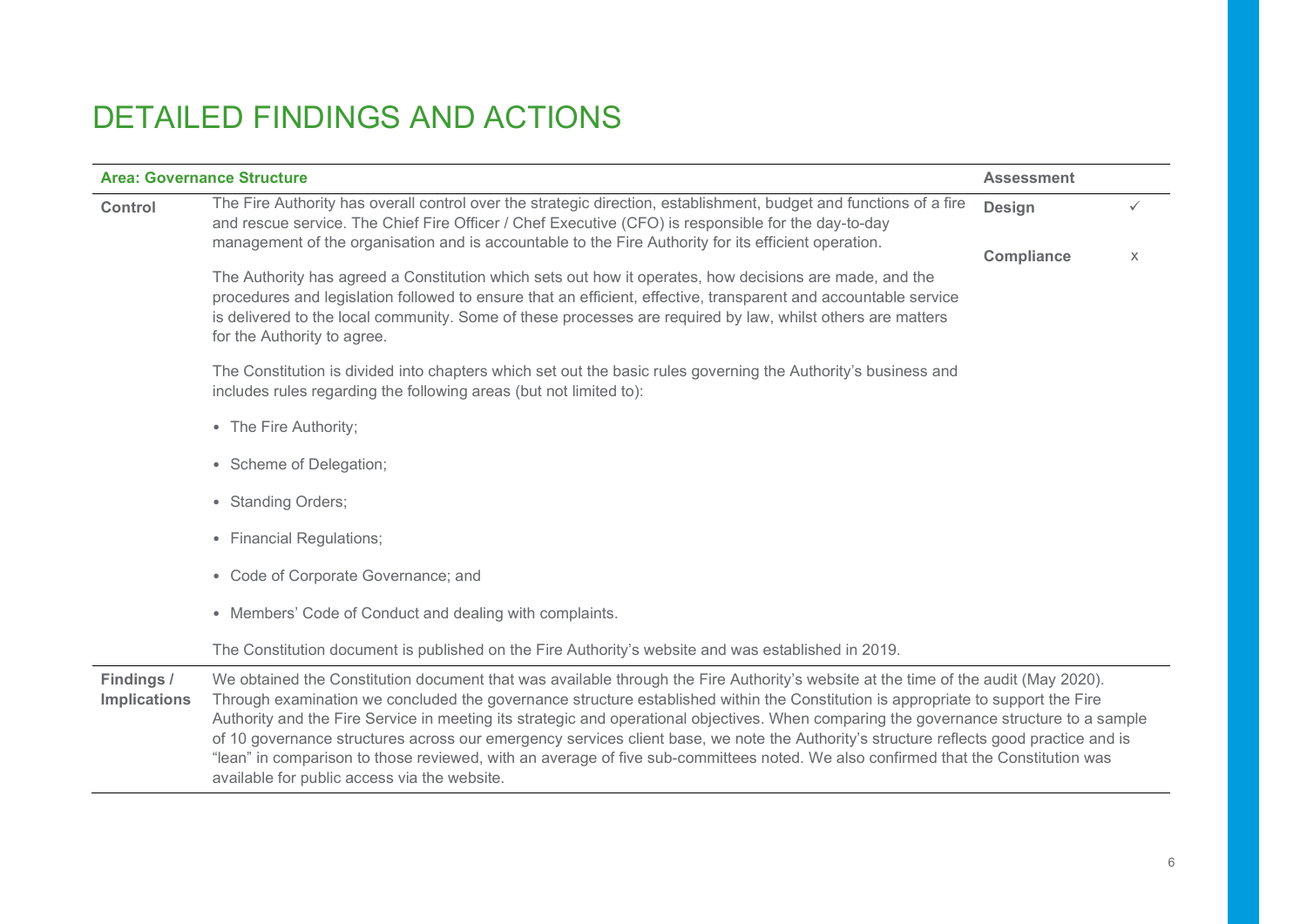|                   | We confirmed the Constitution establishes the governance structure, including the responsibilities of the Authority itself, and each of its<br>sub-committees through a Terms of Reference for each group (discussed further below). We also confirmed the interaction of the<br>Authority's sub committees with the operational Boards of Avon Fire and Rescue Service is established within these Terms of Reference.                                             |                     |                     |                 |  |
|-------------------|---------------------------------------------------------------------------------------------------------------------------------------------------------------------------------------------------------------------------------------------------------------------------------------------------------------------------------------------------------------------------------------------------------------------------------------------------------------------|---------------------|---------------------|-----------------|--|
|                   | Testing throughout the audit confirmed a good general level of compliance with the requirements of the Constitution. Any exceptions<br>identified during this audit have been discussed in the relevant areas below. When reviewing these instances of non-compliance, the<br>Authority should question if the requirements of the Constitution for those particular areas remain practical, such as the meeting frequency<br>of the AGEC and coverage of the PRSC. |                     |                     |                 |  |
|                   | Good practice would also suggest that the Authority reviews the effectiveness of its adopted governance structure following one full year<br>of implementation. The Corporate Assurance Manager confirmed this would take place during the review of the Constitution planned for<br>Autumn 2020;                                                                                                                                                                   |                     |                     |                 |  |
| <b>Management</b> | The Constitution will be reviewed and amended as necessary                                                                                                                                                                                                                                                                                                                                                                                                          | <b>Action owner</b> | Date                | <b>Priority</b> |  |
| <b>Action 1</b>   | following review of the instances of non-compliance identified in<br>this Governance and Assurance audit.                                                                                                                                                                                                                                                                                                                                                           | <b>Clerk</b>        | 31 December<br>2020 | Low             |  |
|                   | This will include a review of the effectiveness of the adopted<br>structure of sub-committees supporting the Authority.                                                                                                                                                                                                                                                                                                                                             |                     |                     |                 |  |

|                | <b>Area: Governance Structure</b>                                                                                                                                                                                                       | <b>Assessment</b> |  |
|----------------|-----------------------------------------------------------------------------------------------------------------------------------------------------------------------------------------------------------------------------------------|-------------------|--|
| <b>Control</b> | Members of the Authority provide political leadership and set the strategy direction for the organisation. Their<br>role is to represent all of the communities across the four Unitary Authority areas in a fair and impartial manner, | <b>Design</b>     |  |
|                | ensuring that their decision-making is focused on the risks within those communities and securing an equitable<br>distribution of resources to meet those risks.                                                                        | <b>Compliance</b> |  |
|                | All Members are expected to actively contribute and share responsibility for the good governance of the<br>Authority and welfare of the communities served by the organisation.                                                         |                   |  |
|                | The Fire Authority consists of 20 councillors appointed by the four Councils in the former Avon area, in<br>proportion to the number of people entitled to vote in their respective areas:                                              |                   |  |
|                | • Bath & North East Somerset - three Members;                                                                                                                                                                                           |                   |  |
|                | • Bristol – eight Members;                                                                                                                                                                                                              |                   |  |
|                | • North Somerset – four Members; and                                                                                                                                                                                                    |                   |  |
|                | • South Gloucestershire – five Members.                                                                                                                                                                                                 |                   |  |
|                | The Fire Authority's key roles, responsibilities and functions are set out in its Terms of Reference, which is<br>detailed in the Constitution. They include, but are not limited to:                                                   |                   |  |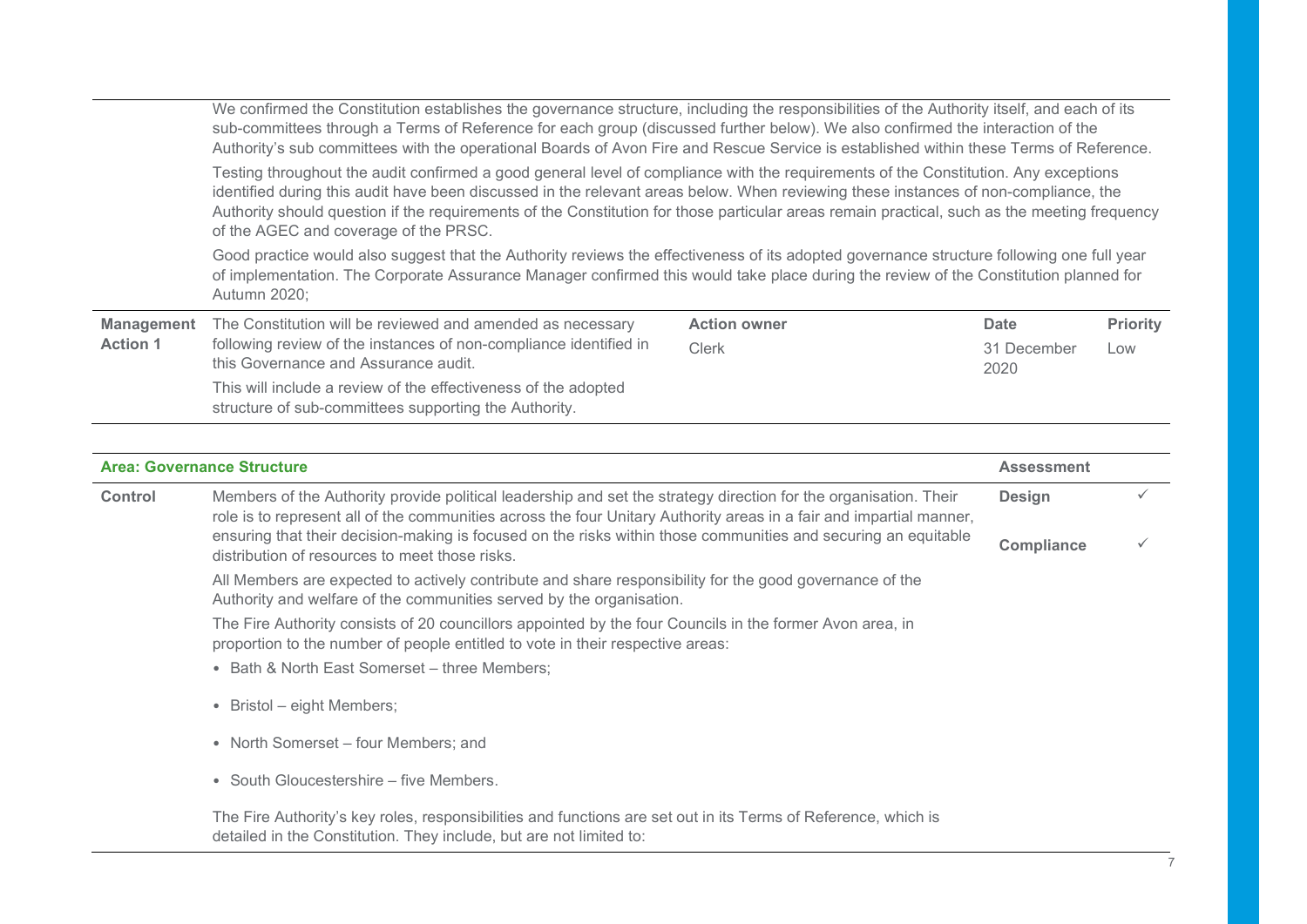|                                   | <b>Area: Governance Structure</b><br><b>Assessment</b>                                                                                                                                                                                                                                                                                                                                                                                                                                                                                                                                                |
|-----------------------------------|-------------------------------------------------------------------------------------------------------------------------------------------------------------------------------------------------------------------------------------------------------------------------------------------------------------------------------------------------------------------------------------------------------------------------------------------------------------------------------------------------------------------------------------------------------------------------------------------------------|
| <b>Action</b>                     |                                                                                                                                                                                                                                                                                                                                                                                                                                                                                                                                                                                                       |
| <b>Management</b>                 | None.                                                                                                                                                                                                                                                                                                                                                                                                                                                                                                                                                                                                 |
|                                   | We therefore confirmed the existence of the Authority as a decision-making Board and the establishment of its responsibilities.<br>Compliance with discharging these responsibilities and monitoring of attendances is discussed in more detail below.                                                                                                                                                                                                                                                                                                                                                |
|                                   | Through examination of Authority papers and minutes across the 2019/20 municipal year, we confirmed the Authority was exercising its<br>responsibilities as detailed in its Constitution.                                                                                                                                                                                                                                                                                                                                                                                                             |
| Findings /<br><b>Implications</b> | Through examination of the Authority's Terms of Reference, we confirmed the responsibilities of the Authority as a decision-making Board<br>have been established and documented. The responsibilities identified within the Terms of Reference align with those seen for similar<br>governance structures across our emergency services client base. The make-up of the Authority was in line with the proportions of the<br>number of people entitled to vote in their Unitary Authority area, and therefore representative from a political perspective of the population<br>the Authority serves. |
|                                   | • Approving changes to the Constitution.                                                                                                                                                                                                                                                                                                                                                                                                                                                                                                                                                              |
|                                   | • Determining the Authority's priorities and objectives for approving the Service Plan; and                                                                                                                                                                                                                                                                                                                                                                                                                                                                                                           |
|                                   | • Setting the council tax / budget;                                                                                                                                                                                                                                                                                                                                                                                                                                                                                                                                                                   |
|                                   | • Holding the CFO to account for the performance of the fire and rescue service; and for the efficiency,<br>effectiveness and economy of service delivery and continuous improvement in implementing the Authority's<br>vision, missions, values, objectives, priorities, plans and strategies;                                                                                                                                                                                                                                                                                                       |

| Control | The Authority has appointed the following Committees to carry out work on behalf of the Authority in<br>accordance with the Terms of Reference delegated within the Constitution (and discussed further below):                      | <b>Design</b> |  |
|---------|--------------------------------------------------------------------------------------------------------------------------------------------------------------------------------------------------------------------------------------|---------------|--|
|         | • Audit, Governance and Ethics Committee;                                                                                                                                                                                            | Compliance    |  |
|         | • People and Culture Committee;                                                                                                                                                                                                      |               |  |
|         | • Performance Review and Scrutiny Committee; and                                                                                                                                                                                     |               |  |
|         | • Local Pension Board.                                                                                                                                                                                                               |               |  |
|         | There is an expectation that each Member of the Authority shall volunteer to sit on at least one Committee<br>and in default, the Authority shall allocate that Member to a Committee unless there is a good reason not to<br>do so. |               |  |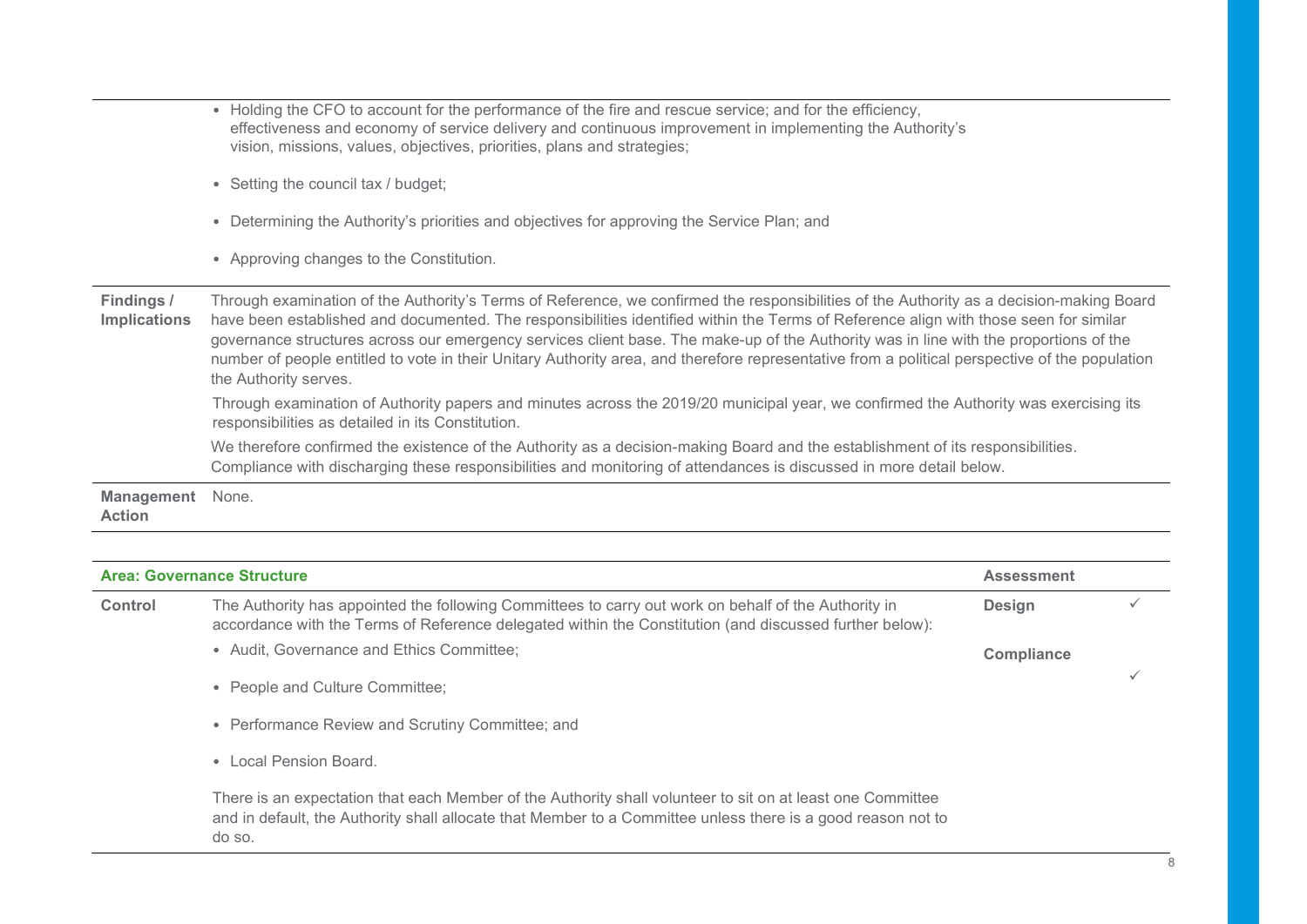|                                   | At each Annual Authority meeting (usually in June) the Authority is asked to make appointments to sub-<br>committees and external bodies such as the South West Councils and Local Government Association (LGA).                                                                                                                                                                                                                                                                                                                                                                                                                                                                                                                                                                                                                   |
|-----------------------------------|------------------------------------------------------------------------------------------------------------------------------------------------------------------------------------------------------------------------------------------------------------------------------------------------------------------------------------------------------------------------------------------------------------------------------------------------------------------------------------------------------------------------------------------------------------------------------------------------------------------------------------------------------------------------------------------------------------------------------------------------------------------------------------------------------------------------------------|
| Findings /<br><b>Implications</b> | We confirmed the Authority has appointed the sub-committees detailed in the control to carry out the work of the Authority. Through<br>examination of the Terms of Reference for each of the sub-committees, we confirmed specific responsibilities have been delegated to<br>each committee within the Constitution.                                                                                                                                                                                                                                                                                                                                                                                                                                                                                                              |
|                                   | Through examination of the minutes of the Annual Authority meeting held in June 2019, we confirmed that a report "Appointments for the<br>Municipal Year" had been presented by the deputy Clerk. This report detailed the appointments required to be made which included the<br>appointment of committee chairs to the AGEC, PRS and Diversity, Inclusion, Cohesion and Equality and Employment Committees (now<br>People and Culture); and the allocation of committee places taking into consideration changes in membership of the Fire Authority from<br>the local elections in May.                                                                                                                                                                                                                                         |
|                                   | We noted that at the June 2019 meeting, the Authority "sought to replicate the political makeup of the Authority as far as possible through<br>the makeup and composition of the Committee membership" (taken from minutes of the June 2019 Authority meeting). At the time of the<br>meeting, notification of the political groups for the Municipal Year had yet to be received by the Authority, therefore allocation of the places<br>to committees could not yet be determined. It was proposed that the allocation be completed by the Clerk in consultation with each<br>political group leader. We did however note that that Chairs for each sub-committee were allocated at that meeting and this process was<br>based on the political proportionality of the local elections and driven by the Chair of the Authority. |
|                                   | At the following September 2019 meeting, it was confirmed that "allocations of Members to Committees would be sent to Group Leaders<br>with nominations invited". Through examination of Authority minutes for the December 2019 and February 2020 we were unable to<br>evidence further scrutiny or decisions regarding the allocation of Members to sub-committees. We were able to evidence through<br>examination of attendance records, that all Members of the Authority had been allocated to at least one sub-committee.                                                                                                                                                                                                                                                                                                   |
|                                   | It is evident that decisions regarding allocation of Members to sub-committees are based on replicating the political makeup of the<br>Authority as far as possible, as required by the local government act.                                                                                                                                                                                                                                                                                                                                                                                                                                                                                                                                                                                                                      |
|                                   | In the absence of allocation of committee membership linked to specific skills, where political balance is the required key driver, we noted<br>that a Member Development Programme has been developed with the aim of ensuring those Members assigned to committees can be as<br>effective as possible in those roles. This programme involves the AFA Member induction which provides Members with information<br>regarding, but not limited to:                                                                                                                                                                                                                                                                                                                                                                                 |
|                                   | A "Facing the Future" guide that outlines the skills required to create a climate for effective governance and seeks to equip Members<br>$\bullet$<br>to discharge their functions effectively; and                                                                                                                                                                                                                                                                                                                                                                                                                                                                                                                                                                                                                                |
|                                   | Personal impact and the link between good governance and personal impact, noting the biggest challenge - creating a climate for<br>$\bullet$<br>good governance whilst holding political stance.                                                                                                                                                                                                                                                                                                                                                                                                                                                                                                                                                                                                                                   |
|                                   | Further, ad hoc training sessions are also provided, such as an AGEC Member training day regarding financial accounting.                                                                                                                                                                                                                                                                                                                                                                                                                                                                                                                                                                                                                                                                                                           |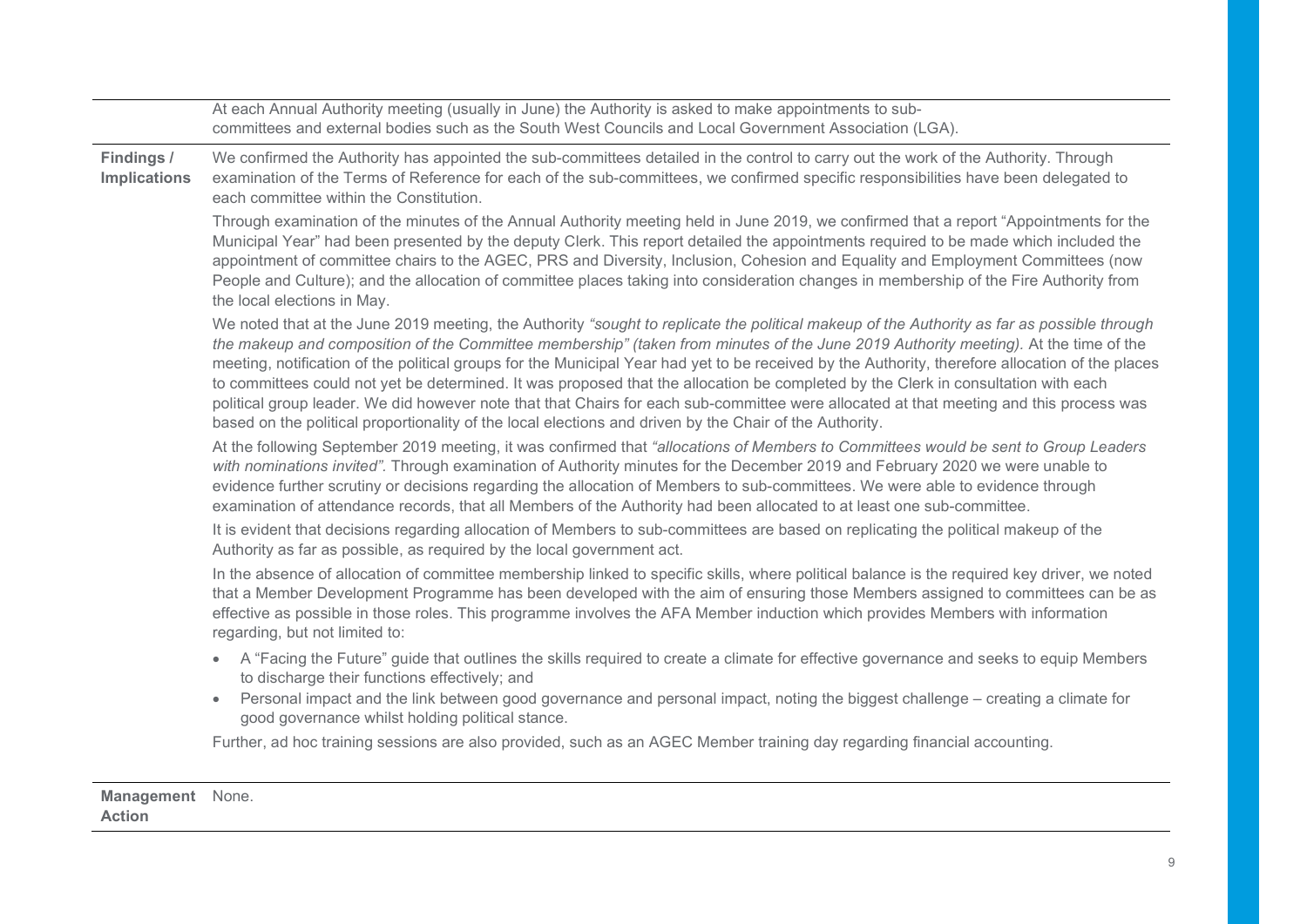| <b>Area: Governance Structure</b>                                                                                                                                                                                                     |                                                                                                                                                                                                                                                                                                                                                                                                                                                                                                                                                                            |                             | <b>Assessment</b>    |                   |
|---------------------------------------------------------------------------------------------------------------------------------------------------------------------------------------------------------------------------------------|----------------------------------------------------------------------------------------------------------------------------------------------------------------------------------------------------------------------------------------------------------------------------------------------------------------------------------------------------------------------------------------------------------------------------------------------------------------------------------------------------------------------------------------------------------------------------|-----------------------------|----------------------|-------------------|
| <b>Control</b>                                                                                                                                                                                                                        | Since 2018/19 and for each municipal year, the Authority agrees a forward plan, which sets out key dates and<br>possible major decisions that will need to be taken by Members for the coming year. It also identifies Member                                                                                                                                                                                                                                                                                                                                              |                             | Design               | $\chi$            |
|                                                                                                                                                                                                                                       | development events to support good governance. The forward plan is presented by the Deputy Clerk and is<br>developed as a planning tool. The plan aims to enable Members via its committees to undertake pre-decision<br>scrutiny.                                                                                                                                                                                                                                                                                                                                         |                             | Compliance           | N/A               |
|                                                                                                                                                                                                                                       | The forward plan is a standing agenda item for the Fire Authority to enable Members to be updated on any<br>slippages or additions to the plan on an ongoing basis. It also aims to align key decisions to the corporate<br>planning cycle and budget setting timeframes. The forward plan for 2019/20 identifies the key decisions and<br>meeting dates for those decisions for the Fire Authority, Audit Governance and Ethics Committee, People and<br>Culture Committee and the Performance, Review and Scrutiny Committee.                                            |                             |                      |                   |
| Findings /<br><b>Implications</b>                                                                                                                                                                                                     | Through examination of the Authority minutes for 2019/20, we confirmed the Forward Plan was a standing agenda item at each Authority<br>meeting. We confirmed the Forward Plan for 2019/20 had first been presented to the Authority and also approved at the September 2019<br>meeting.                                                                                                                                                                                                                                                                                   |                             |                      |                   |
|                                                                                                                                                                                                                                       | Through examination of the Plan, we confirmed it establishes key dates and possible major decisions that will need to be taken by<br>Members in the coming municipal year. The Plan also appropriately identifies the responsible sub-committee for each decision. We noted,<br>however, that the Plan does not link to an Assurance Framework, which would highlight the key assurances Members would need to<br>receive in order to effectively make the major decisions at those key dates. The lack of an effective Assurance Framework is discussed<br>further below. |                             |                      |                   |
|                                                                                                                                                                                                                                       | Good practice identified across other public sector organisations, is where each board, group, or committee has a work plan for the year,<br>linked back to the assurance framework and risk register, to ensure members receive all the required information to aid effective decision<br>making.                                                                                                                                                                                                                                                                         |                             |                      |                   |
| <b>Management</b>                                                                                                                                                                                                                     | The Authority's Forward Plan will be linked to the Assurance                                                                                                                                                                                                                                                                                                                                                                                                                                                                                                               | <b>Action Owner</b>         | <b>Date</b>          | Priority          |
| <b>Action 2</b>                                                                                                                                                                                                                       | Framework to ensure Members are provided with the appropriate<br>assurances to support key decision making.                                                                                                                                                                                                                                                                                                                                                                                                                                                                | Corporate Assurance Manager | 31 March 2021        | Low               |
|                                                                                                                                                                                                                                       |                                                                                                                                                                                                                                                                                                                                                                                                                                                                                                                                                                            |                             |                      |                   |
|                                                                                                                                                                                                                                       | <b>Area: Attendance and Output</b>                                                                                                                                                                                                                                                                                                                                                                                                                                                                                                                                         |                             | <b>Assessment</b>    |                   |
| <b>Control</b>                                                                                                                                                                                                                        | The Fire Authority's Standing Orders require the Authority to meet at least once a quarter and on such other<br>occasions as may be necessary. The Authority also hold an annual meeting each year after the annual<br>meetings of the constituent authorities within a month.                                                                                                                                                                                                                                                                                             |                             | Design<br>Compliance | $\checkmark$<br>X |
| Quorum for Authority meetings is "one third of the total number of Members of the Authority or alternatively any<br>proportion of the total number of the Authority's Members that it determines, provided that this proportion is no |                                                                                                                                                                                                                                                                                                                                                                                                                                                                                                                                                                            |                             |                      |                   |

smaller than one third."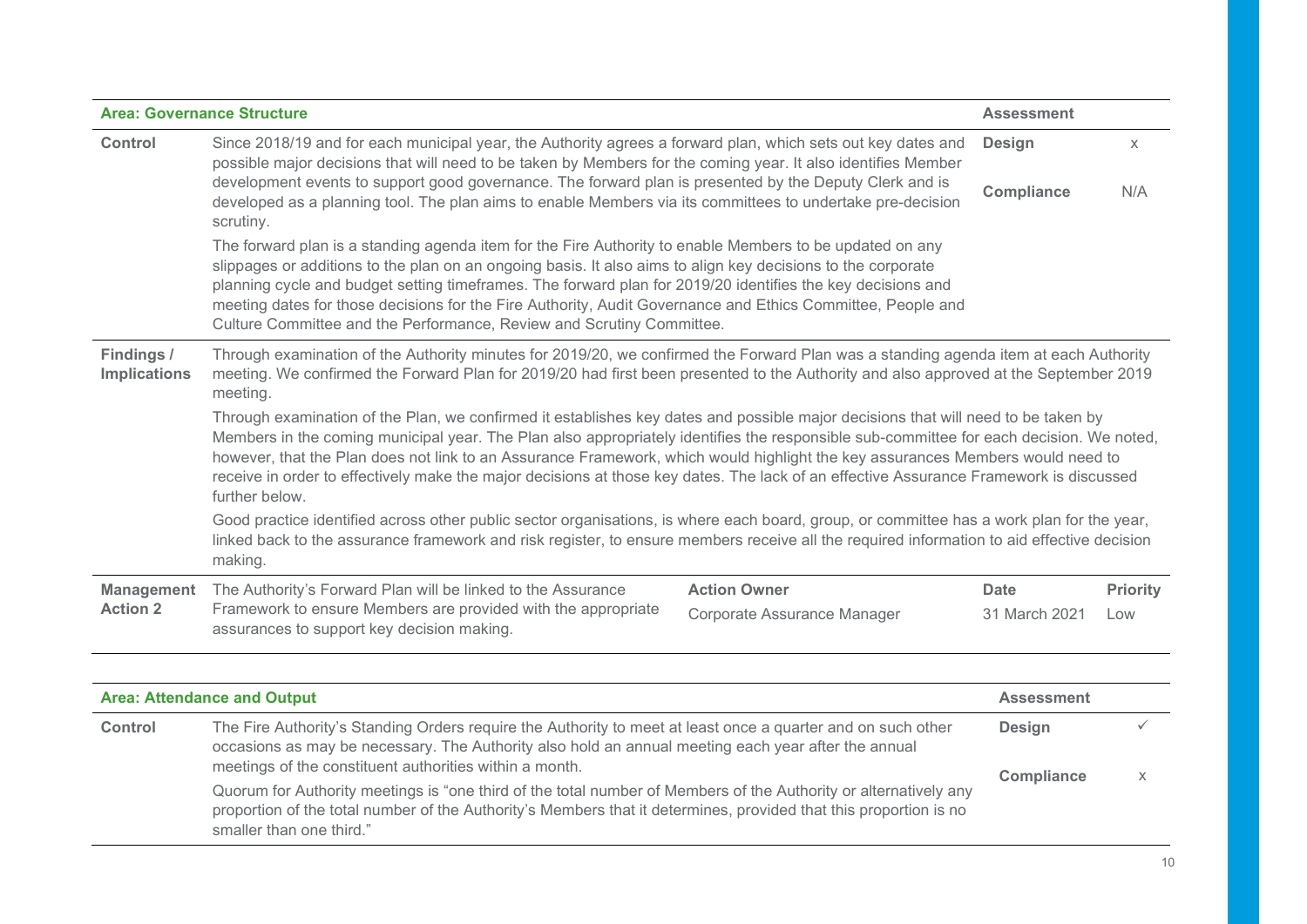If at any time more than one third of the total number of Members of the Authority are disqualified, then unless at least two-thirds of the total number of Members are not disqualified, the quorum shall be determined by reference to the appropriate proportion of qualified Members of the Authority, rather than of the total number of **Members** 

Attendance at Authority meetings is monitored through completion of an attendance book for each meeting. Records of attendance are maintained by the Democratic Services Assistant in a spreadsheet. Attendances at sub-committee meetings are also monitored and recorded in the same manner.

#### Findings / Fire Authority

Implications

Through examination of Authority papers and minutes for 2019/20, we confirmed Members were asked to record their attendance at each Authority meeting. We confirmed attendance is monitored and records maintained by the Democratic Services Assistant. Through examination of these records, we noted the following attendance rates for 2019/20:

| <b>AFA</b> meeting              | <b>Attendance</b> | % of full membership |
|---------------------------------|-------------------|----------------------|
| June 2019                       | 14                | 70%                  |
| September 2019                  | 10                | 50%                  |
| October 2019<br>(extraordinary) | 11                | 55%                  |
| December 2019                   | 13                | 65%                  |
| February 2020                   | 14                | 70%                  |
| Average                         | 12                | 62%                  |

We were therefore able to conclude that each Authority meeting held was quorate based on the definitions established in the Terms of Reference. Attendance at Authority meetings was on average 62% of full Authority Membership, with a lowest attendance of 50%.

Whilst all Authority meetings reviewed were quorate as per the Constitution, an average attendance of 62% could bring the effectiveness of the Authority meetings into question. Through interview with the Deputy Clerk to the Authority, it was noted that the Authority cannot impose actions on Authority Members should they not maintain appropriate attendance levels at meetings, this responsibility sits with the constituent Authorities. The Deputy Clerk also noted that such an attendance rate was common across the Emergency Services sector.

#### Sub-committees

Through examination of sub-committee meeting papers and minutes, we confirmed attendance is recorded by attendees and records maintained by the Democratic Services Assistant the same spreadsheet used for AFA meetings. Through examination of attendance records, we confirmed the following average rates of attendance of Members at each sub-committee for the year to date, for which records were available at the time of the audit: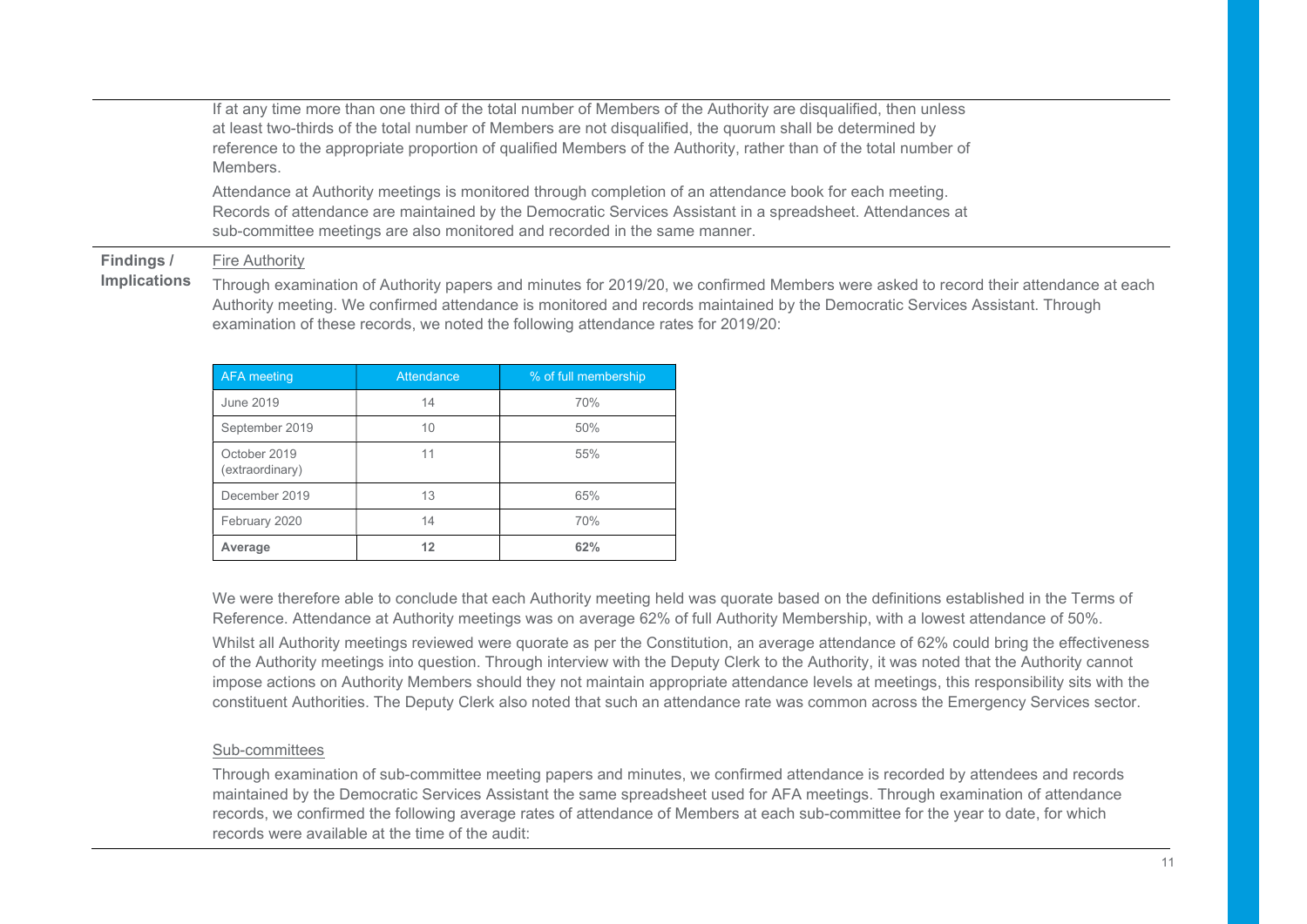| Sub-committee | No. of meetings | Average % of full<br>membership |
|---------------|-----------------|---------------------------------|
| <b>PRSC</b>   |                 | 86%                             |
| <b>AGEC</b>   |                 | 83%                             |
| $P+CC$        |                 | 58%                             |
| Average       |                 | 76%                             |

Whilst we note the average attendance at both the PRSC and AGEC (one meeting only tested) was of a good level, the attendance rate at the People and Culture Committee was lower at an average of 58% of full membership. Whilst quorum was attained at each meeting reviewed, quorum reflects a minimum number of members to make a decision and not necessarily ensure representation on a political or geographical basis. As noted above, the Authority cannot impose actions on Members should attendance at committee meetings become an issue as this responsibility sits with the constituent Authorities, therefore no action has been agreed in this area.

Management None. Action

| <b>Area: Attendance and Output</b> |                                                                                                                                                                                                     | <b>Assessment</b> |   |
|------------------------------------|-----------------------------------------------------------------------------------------------------------------------------------------------------------------------------------------------------|-------------------|---|
| Control                            | The Audit, Governance and Ethics Committee's (AGEC) primary purpose is to undertake the role of the<br>Authority's Audit Committee. Key functions of the committee include, but are not limited to: | Design            |   |
|                                    | • to oversee all audit issues on behalf of the Authority;                                                                                                                                           | Compliance        | X |
|                                    | • to consider all internal and external audit reports received, review management action plans and monitor their<br>implementation;                                                                 |                   |   |
|                                    | • to keep under review the Authority's arrangements for whistleblowing and the prevention and detection of<br>fraud, money laundering and bribery;                                                  |                   |   |
|                                    | • to keep under review the Corporate Risk Register and the corporate business continuity planning framework<br>seeking assurance of appropriate management action;                                  |                   |   |
|                                    | • to undertake an annual review of the Authority's governance arrangements and make recommendations to<br>the Authority; and                                                                        |                   |   |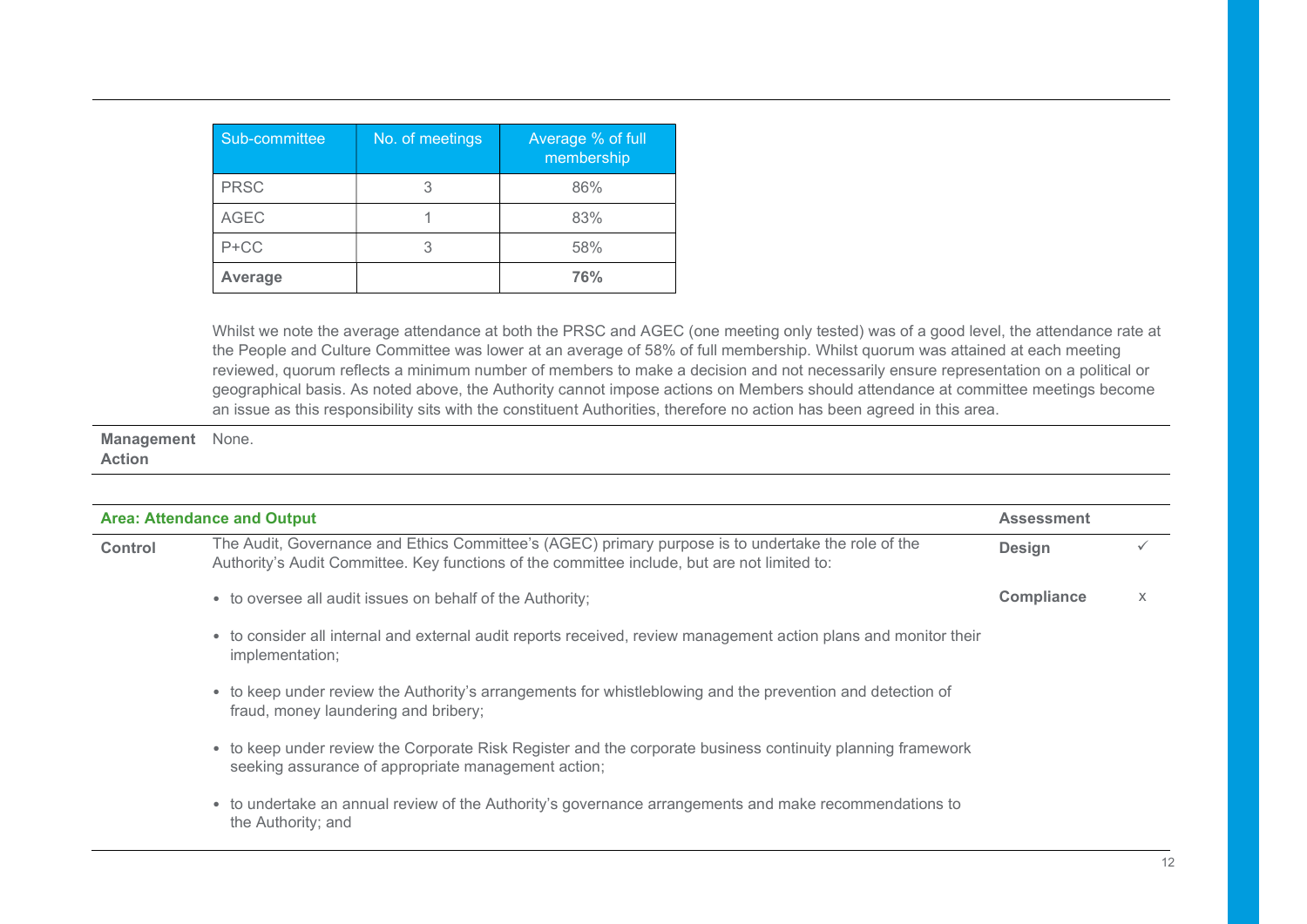|                                   | • to scrutinise and approve the Annual Governance Statement and the Statement of Assurance.                                                                                                                                                                                                                                                                                                                                                                                                                                                                                                                                                                                                                                                                                                                                                                                                                                                                                                                           |
|-----------------------------------|-----------------------------------------------------------------------------------------------------------------------------------------------------------------------------------------------------------------------------------------------------------------------------------------------------------------------------------------------------------------------------------------------------------------------------------------------------------------------------------------------------------------------------------------------------------------------------------------------------------------------------------------------------------------------------------------------------------------------------------------------------------------------------------------------------------------------------------------------------------------------------------------------------------------------------------------------------------------------------------------------------------------------|
|                                   | The Terms of Reference for the Committee require there to be seven Members of the Committee with a quorum<br>of four. The Committee is to meet four times per municipal year and the Lead Officer is the Director of Corporate<br>Services.                                                                                                                                                                                                                                                                                                                                                                                                                                                                                                                                                                                                                                                                                                                                                                           |
|                                   | All minutes for each committee meeting can be found on the Authority's website for public review.                                                                                                                                                                                                                                                                                                                                                                                                                                                                                                                                                                                                                                                                                                                                                                                                                                                                                                                     |
| Findings /<br><b>Implications</b> | We obtained the Terms of Reference for the AGEC and through examination, concluded that the Authority has appropriately established<br>the delegated responsibilities of the Committee. The responsibilities established within the Terms of Reference for the Committee seem<br>appropriate and in line with responsibilities established for similar committees across our emergency services sector client base.<br>Through examination of the Committee's minutes available to the public via the Authority's website, we confirmed the Committee had met<br>as follows over the last municipal year (June 2019 - May 2020):<br>• 22 May 2020; and                                                                                                                                                                                                                                                                                                                                                                |
|                                   | • 20 July 2019.                                                                                                                                                                                                                                                                                                                                                                                                                                                                                                                                                                                                                                                                                                                                                                                                                                                                                                                                                                                                       |
|                                   | The previous meeting before the July 2019 meeting had been held 31 May 2019, prior to the re-appointment of the Chair of the Authority.<br>We note there had been meetings planned in September and December 2019 and March 2020, but these had not taken place.<br>When the AGEC did meet, we were able to confirm that the quorum level was met in each instance, and the meetings allowed for scrutiny<br>of the areas established as the Committee's responsibility in the Terms of Reference. Through examination of the papers available for the<br>meetings held, we were able to evidence appropriate links to the Service regarding the elements of the AGEC's remit that require<br>business input.                                                                                                                                                                                                                                                                                                         |
|                                   | As per the Terms of Reference for the Committee established within the Authority's Constitution, the AGEC is required to meet four times<br>per municipal year. We confirmed this had not happened for the 2019/20 municipal year, where only two meetings had been held. We<br>confirmed the Committee had not met due to delays in obtaining sign off of the 2018/19 financial statements. We note that the Committee<br>has other delegated responsibilities from the Authority, which are detailed in the above control. There is therefore a risk that these<br>responsibilities have not been given the appropriate oversight or attention by the AGEC throughout 2019/20. There is also a risk that the<br>Committee, and in turn the Authority, have not received the required continuous assurances regarding these areas throughout the year.<br>For example, the internal audit report on Health & Safety was presented to the May 2020 AGEC meeting after the audit fieldwork took<br>place in July 2019. |
|                                   | We note that the Authority has established a strict timetable regarding the production of the financial statements for 2019/20 and it is<br>therefore anticipated that such a delay would not occur again. The Deputy Clerk confirmed that, if required, any agenda items of the<br>AGEC could be raised to the main Authority meeting if an AGEC meeting was to be cancelled. We were unable to evidence this process<br>being in place for the Authority meetings reviewed as part of this audit.                                                                                                                                                                                                                                                                                                                                                                                                                                                                                                                   |
|                                   | We also noted that whilst the risk register was not reviewed by the Authority or a sub-committee in the absence of AGEC, the SLT and<br>SLB did undertake deep dive scrutiny of a sample of risks across the year.                                                                                                                                                                                                                                                                                                                                                                                                                                                                                                                                                                                                                                                                                                                                                                                                    |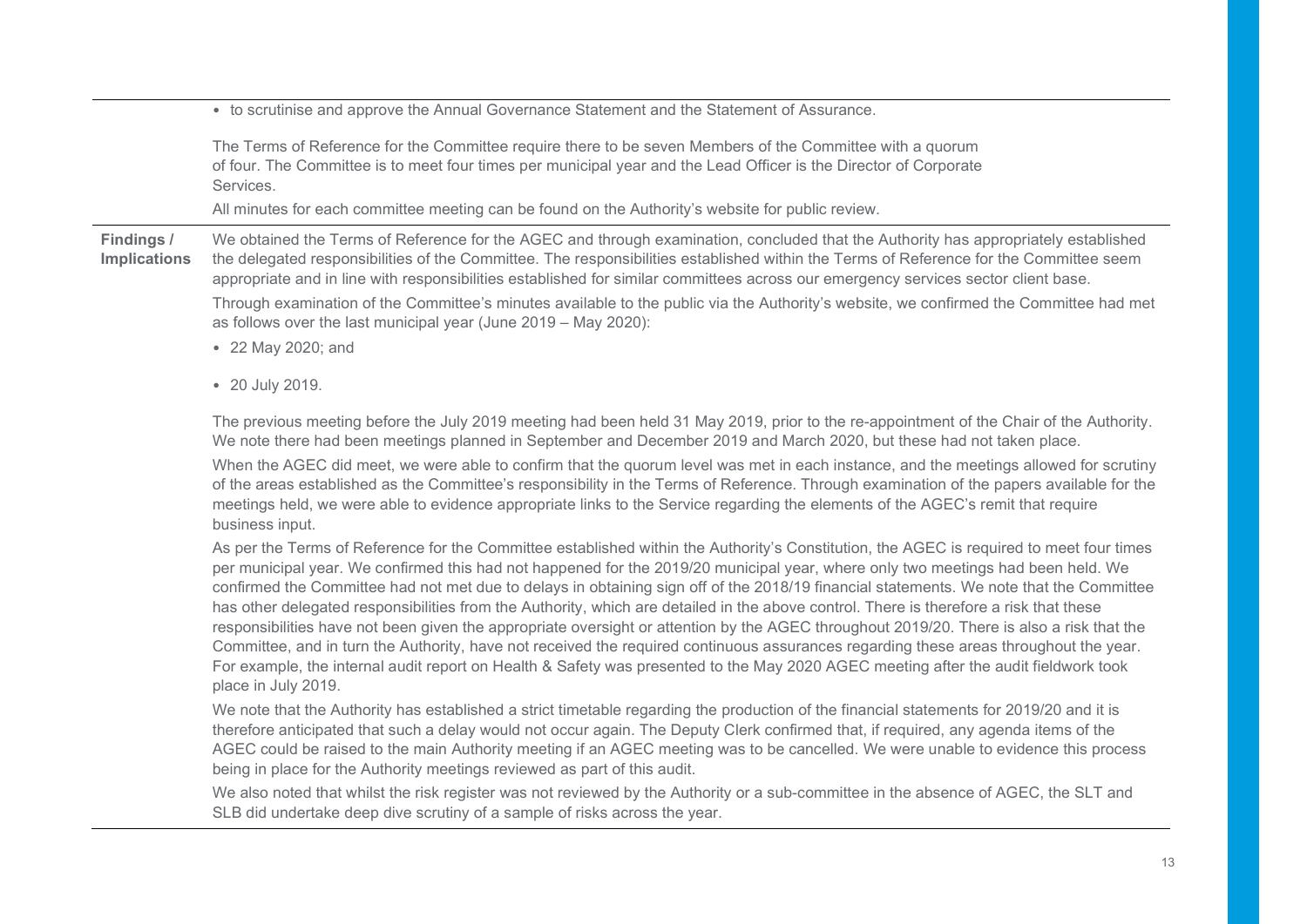#### Management None. Action

| <b>Area: Attendance and Output</b> |                                                                                                                                                                                                                                                                                                                                                                                                                                                | <b>Assessment</b> |              |
|------------------------------------|------------------------------------------------------------------------------------------------------------------------------------------------------------------------------------------------------------------------------------------------------------------------------------------------------------------------------------------------------------------------------------------------------------------------------------------------|-------------------|--------------|
| <b>Control</b>                     | The People and Culture Committee's (P+CC) primary purpose and function is to keep under review the<br>Authority's compliance with its duties under the Equalities Act 2010 and make recommendations to the Authority                                                                                                                                                                                                                           |                   | $\checkmark$ |
|                                    | and/or Service Leadership Board (SLB) as necessary and the determination of employee related issues.                                                                                                                                                                                                                                                                                                                                           | Compliance        | $\checkmark$ |
|                                    | Key functions of the Committee include, but are not limited to:                                                                                                                                                                                                                                                                                                                                                                                |                   |              |
|                                    | • to undertake the recruitment and appointment of the Principal and Statutory Officers;                                                                                                                                                                                                                                                                                                                                                        |                   |              |
|                                    | • to undertake the annual pay review for the Principal and Statutory Officers and to make recommendations to<br>the Authority;                                                                                                                                                                                                                                                                                                                 |                   |              |
|                                    | • to undertake an annual review of all completed disciplinary, grievances and other employee disputes;                                                                                                                                                                                                                                                                                                                                         |                   |              |
|                                    | • to undertake assurances that the organisation has in place sufficient measures to ensure the welfare,<br>wellbeing, policies and procedures affecting staff that promote positive culture; and                                                                                                                                                                                                                                               |                   |              |
|                                    | • to monitor aspects of service performance including health, safety and welfare, equality and training and<br>development.                                                                                                                                                                                                                                                                                                                    |                   |              |
|                                    | The Terms of Reference for the Committee require there to be nine Members, with a quorum of four. The<br>Committee is required to meet four times per municipal year and the Lead Officer is the Director of Service<br>Delivery Support.                                                                                                                                                                                                      |                   |              |
| Findings /<br><b>Implications</b>  | We obtained the Terms of Reference for the People and Culture Committee and through examination, concluded that the Authority has<br>appropriately established the delegated responsibilities of the Committee. The responsibilities established within the Terms of Reference<br>for the Committee seem appropriate and in line with responsibilities established for similar committees across our emergency services<br>sector client base. |                   |              |
|                                    | Through examination of the Committee's minutes available to the public via the Authority's website, we confirmed the Committee had met<br>as follows over the last municipal year (June 2019 - May 2020):                                                                                                                                                                                                                                      |                   |              |
|                                    | 7 November 2019 (full Committee including a Panel);<br>$\bullet$                                                                                                                                                                                                                                                                                                                                                                               |                   |              |
|                                    | 13 November 2019 (Panel only);<br>٠<br>4 February 2020 (Panel only);                                                                                                                                                                                                                                                                                                                                                                           |                   |              |
|                                    | 5 March 2020 (full Committee); and                                                                                                                                                                                                                                                                                                                                                                                                             |                   |              |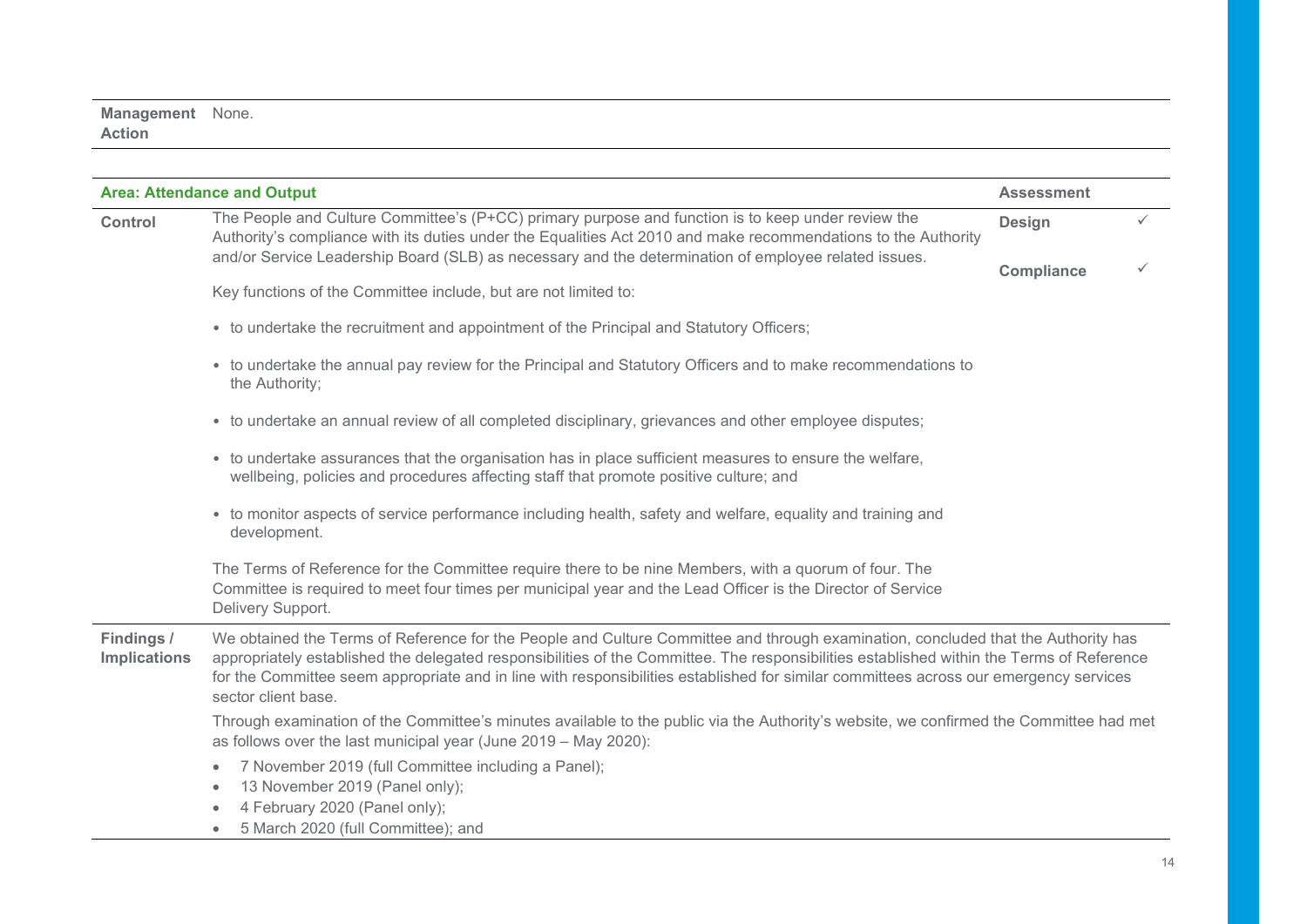#### • 15 May 2020 (full Committee).

The next meeting was planned for 26 June 2020 and was due to be a Panel meeting to shortlist for the role of Clerk.

We confirmed the Committee was therefore due to meet its meeting obligations for the municipal year. All meetings reviewed met the required quorum level and we were able to evidence the Committee had been discharging its delegated responsibilities throughout the year. We were also able to evidence suitable links to the Service's operations for relevant areas to provide information to the Committee to aid decision making. This included attendances of key staff such as the HR Manager and the Culture and Inclusion Manager to present reports and provide updates.

Management None. Action

|                                   | <b>Area: Attendance and Output</b>                                                                                                                                                                                                                                                                                                                                                                                  | <b>Assessment</b> |   |
|-----------------------------------|---------------------------------------------------------------------------------------------------------------------------------------------------------------------------------------------------------------------------------------------------------------------------------------------------------------------------------------------------------------------------------------------------------------------|-------------------|---|
| <b>Control</b>                    | The Performance Review and Scrutiny Committee's (PRSC) primary purpose is to provide scrutiny of the<br>performance of and the delivery of the Authority's policies, plans and objectives.                                                                                                                                                                                                                          | <b>Design</b>     |   |
|                                   | Key functions of the Committee include, but are not limited to:                                                                                                                                                                                                                                                                                                                                                     | <b>Compliance</b> | X |
|                                   | • to develop and agree the Annual Work Plan for the municipal year;                                                                                                                                                                                                                                                                                                                                                 |                   |   |
|                                   | • to consider reports on the outcome of the reviews making recommendations to the Authority as to how<br>service improvements can be put in place and to monitor their implementation on a regular basis;                                                                                                                                                                                                           |                   |   |
|                                   | • to monitor and review financial performance including revenue and capital budgets, treasury management,<br>the use of resources and fees and charges;                                                                                                                                                                                                                                                             |                   |   |
|                                   | • to monitor and review key performance targets and ensure the Authority has an effective performance<br>management framework in place; and                                                                                                                                                                                                                                                                         |                   |   |
|                                   | • to deal with any matter reserved to the Authority for decision that requires determination between meetings<br>of the Authority.                                                                                                                                                                                                                                                                                  |                   |   |
|                                   | The Committee consists of seven Members and there is a quorum level of four. The Committee is required to<br>meet four times per municipal year and the Lead Officer is the Director of Service Delivery.                                                                                                                                                                                                           |                   |   |
| Findings /<br><b>Implications</b> | We obtained the Terms of Reference for the PRSC and through examination, concluded that the Authority has appropriately established<br>the delegated responsibilities of the Committee. The responsibilities established within the Terms of Reference for the Committee seem<br>appropriate and in line with responsibilities established for similar committees across our emergency services sector client base. |                   |   |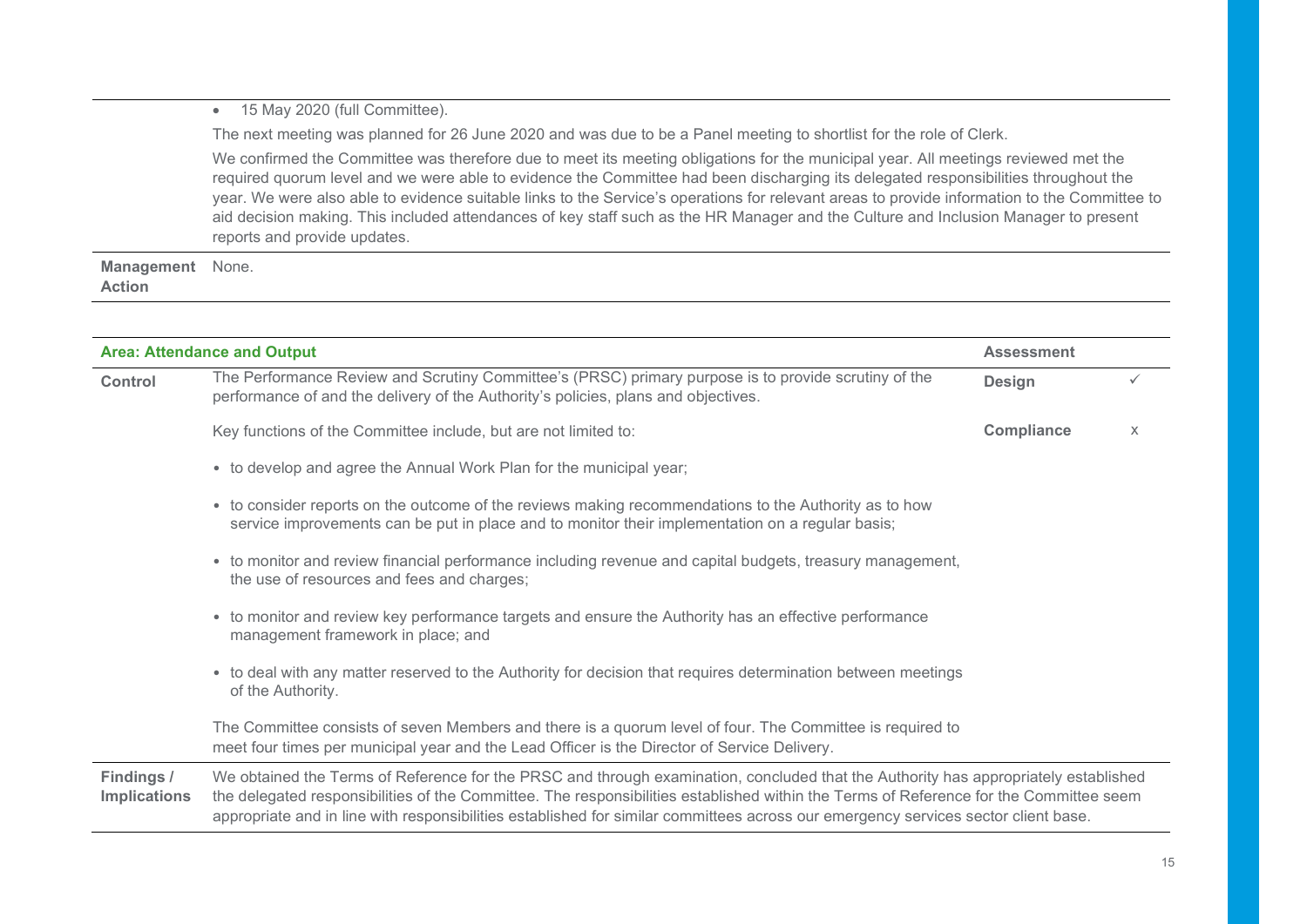Through examination of the minutes and papers for the Committee that were available via the Authority's website, we confirmed the Committee had met on the following occasions in the 2019/20 municipal year:

- 4 September 2019;
- 11 October 2019; and
- 31 January 2020.

A committee meeting had been planned for 3 April 2020, but this had been cancelled due to Covid-19.

Through examination of the minutes and papers for the meetings held in 2019/20, we concluded that the PRSC meetings were quorate (at least four Members present).

The Committee regularly discussed and scrutinised reports presented to them by members of the Fire Service, including (but not limited to) the Performance Report, presented by the Corporate Performance Manager; HMICFRS Improvement Action Plan updates presented by the HMICFRS Service Liaison Officer; and updates regarding the Improvement Programme as recommended by the Improvement Working Group. We were also able to evidence scrutiny of reports of the business' approach to topical areas such as the Grenfell Gap Analysis. We were therefore able to evidence the Committee was actively monitoring and reviewing the performance of the Service.

Whilst we recognise the Committee was discharging its delegated responsibilities regarding the areas listed above, we were unable to evidence appropriate action regarding "the monitor and review of financial performance including revenue and capital budgets, treasury management, the use of resources and fees and charges" (taken from the PRSC ToR).

Whilst we confirmed review of financial performance by the Authority on a quarterly basis through the Scorecard, we could not evidence full review of the required areas by the PRSC detailed in the Terms of Reference. The scrutiny of financial performance is an important element of a governance structure. Without appropriate scrutiny at an appropriate level there is a risk that poor financial performance is not notified and rectified effectively.

Through discussion with the Corporate Assurance Manager it was confirmed that the Authority's Constitution would be reviewed in the Autumn of 2020 and scrutiny of financial performance would be re-assigned to a more appropriate committee.

Financial performance is often scrutinised at a "Resources" or "Finance and Audit" type committee across the Emergency Services sector. The Authority should therefore seek to allocate the review of financial performance to the most suitable committee, ensuring the provision of such information can aid discussions and decisions regarding other items on that committee's agenda.

|                 | <b>Management</b> As part of the review of the Authority's Constitution, the Terms of                                                                                                                                                                          | <b>Action Owner</b> | Date                | <b>Priority</b> |
|-----------------|----------------------------------------------------------------------------------------------------------------------------------------------------------------------------------------------------------------------------------------------------------------|---------------------|---------------------|-----------------|
| <b>Action 3</b> | Reference of the PRSC will be reviewed and updated to reflect the<br>committee's role with regards to reviewing financial performance,<br>and whether this needs to be assigned to an alternative committee<br>or whether this stays as a Fire Authority role. | Clerk               | 31 December<br>2020 | Low             |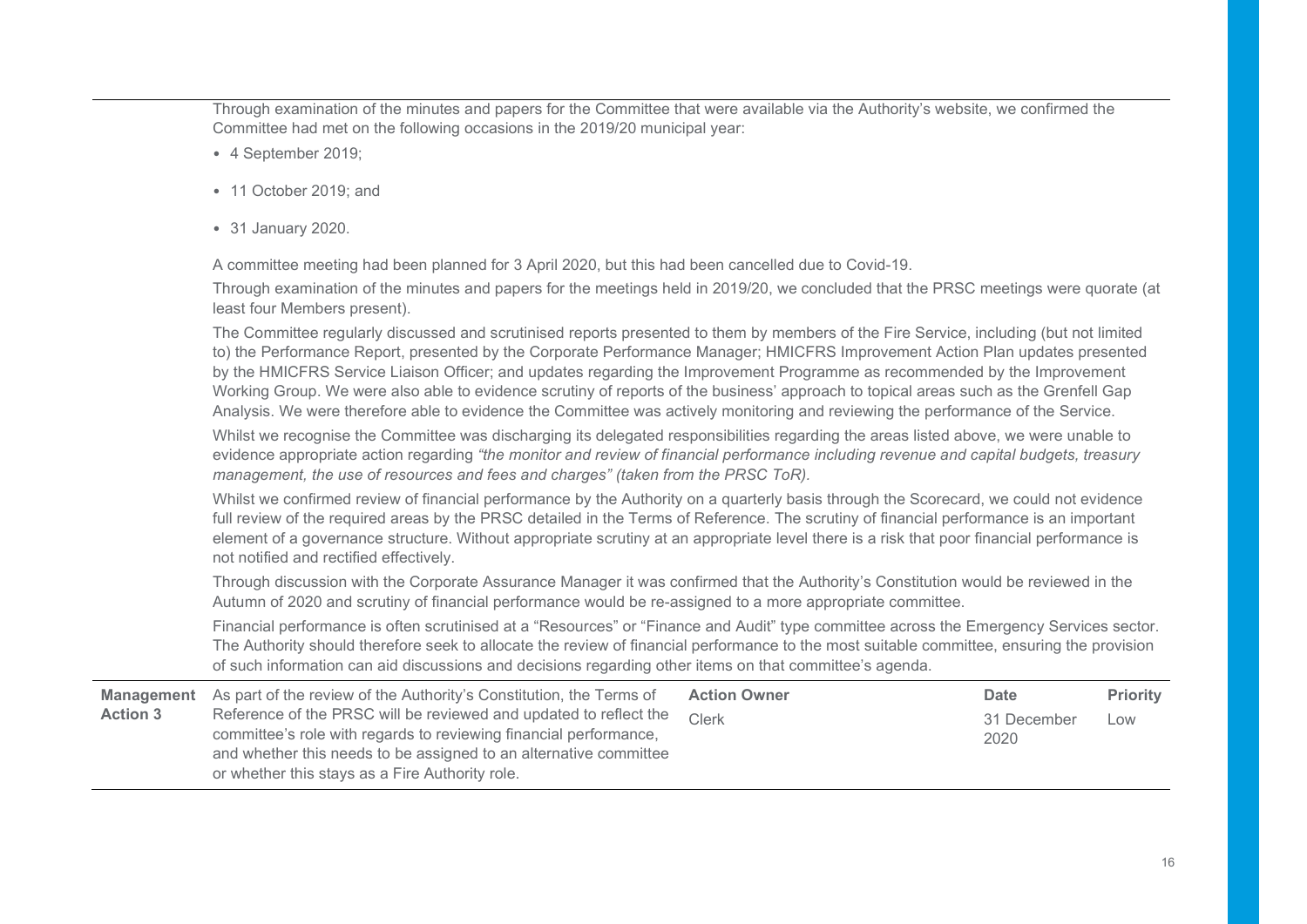|                                   | <b>Area: Assurance Framework</b>                                                                                                                                                                                                                                                                                                                                                                                                                                                                                                                                                                                                                                                                                                                                                                                                                         | <b>Assessment</b> |     |
|-----------------------------------|----------------------------------------------------------------------------------------------------------------------------------------------------------------------------------------------------------------------------------------------------------------------------------------------------------------------------------------------------------------------------------------------------------------------------------------------------------------------------------------------------------------------------------------------------------------------------------------------------------------------------------------------------------------------------------------------------------------------------------------------------------------------------------------------------------------------------------------------------------|-------------------|-----|
| Control                           | The Fire Authority has developed a draft Governance and Assurance Framework (incorporating the local<br>code of governance) for $2020 - 2023$ .                                                                                                                                                                                                                                                                                                                                                                                                                                                                                                                                                                                                                                                                                                          | <b>Design</b>     | X   |
|                                   | The Governance and Assurance Framework explains how the Fire Authority delivers good governance and<br>how it will review the effectiveness of its governance arrangements. The framework was established following<br>the agreement by the Authority in September 2019 to set up a new committee structure, consisting of the<br>Performance Review & Scrutiny Committee; Audit, Governance and Ethics Committee; and the People and<br>Culture Committee (all discussed above).                                                                                                                                                                                                                                                                                                                                                                        | Compliance        | N/A |
|                                   | The framework establishes the Authority's approach to the following areas, but is not limited to:                                                                                                                                                                                                                                                                                                                                                                                                                                                                                                                                                                                                                                                                                                                                                        |                   |     |
|                                   | • approach to determine the effectiveness of our governance arrangements;                                                                                                                                                                                                                                                                                                                                                                                                                                                                                                                                                                                                                                                                                                                                                                                |                   |     |
|                                   | • priorities for ensuring the Authority has the highest standards of governance;                                                                                                                                                                                                                                                                                                                                                                                                                                                                                                                                                                                                                                                                                                                                                                         |                   |     |
|                                   | • the annual review of effectiveness; and                                                                                                                                                                                                                                                                                                                                                                                                                                                                                                                                                                                                                                                                                                                                                                                                                |                   |     |
|                                   | • governance monitoring, reporting and approval.                                                                                                                                                                                                                                                                                                                                                                                                                                                                                                                                                                                                                                                                                                                                                                                                         |                   |     |
|                                   | The Governance and Assurance Framework remained in draft at the time of this audit.                                                                                                                                                                                                                                                                                                                                                                                                                                                                                                                                                                                                                                                                                                                                                                      |                   |     |
| Findings /<br><b>Implications</b> | We obtained the draft Governance and Assurance Framework and through examination, sought to confirm the Authority had identified and<br>established its governance framework and the use of its Assurance Framework to ensure good governance can be delivered. We noted<br>that the draft Governance and Assurance Framework clearly identified the Authority's approach to ensuring good governance is delivered.                                                                                                                                                                                                                                                                                                                                                                                                                                      |                   |     |
|                                   | When compared to Fire Authority's across our client base, Avon Fire Authority's production of such a document highlights good practice<br>and a more evolved approach to governance and assurance than most other fire authorities.                                                                                                                                                                                                                                                                                                                                                                                                                                                                                                                                                                                                                      |                   |     |
|                                   | The framework established within the document did not effectively identify the Authority's articulated assurance framework. An effective<br>assurance framework provides a clear and concise structure for identifying which of the organisation's objectives are at risk because of<br>inadequacies in the operation of controls, or where the organisation has insufficient assurance about them. An Assurance Framework<br>should provide the Authority, and in turn its sub-committees with the required information and confidence about how risks are managed to<br>effectively deliver the Authority's objectives. This in turn should ensure each committee's decision making is in line with achieving the<br>Authority's strategic objectives. Further enhancements to this document to articulate sources of assurance is therefore required. |                   |     |
|                                   | An example assurance framework is included in Appendix A to this report.                                                                                                                                                                                                                                                                                                                                                                                                                                                                                                                                                                                                                                                                                                                                                                                 |                   |     |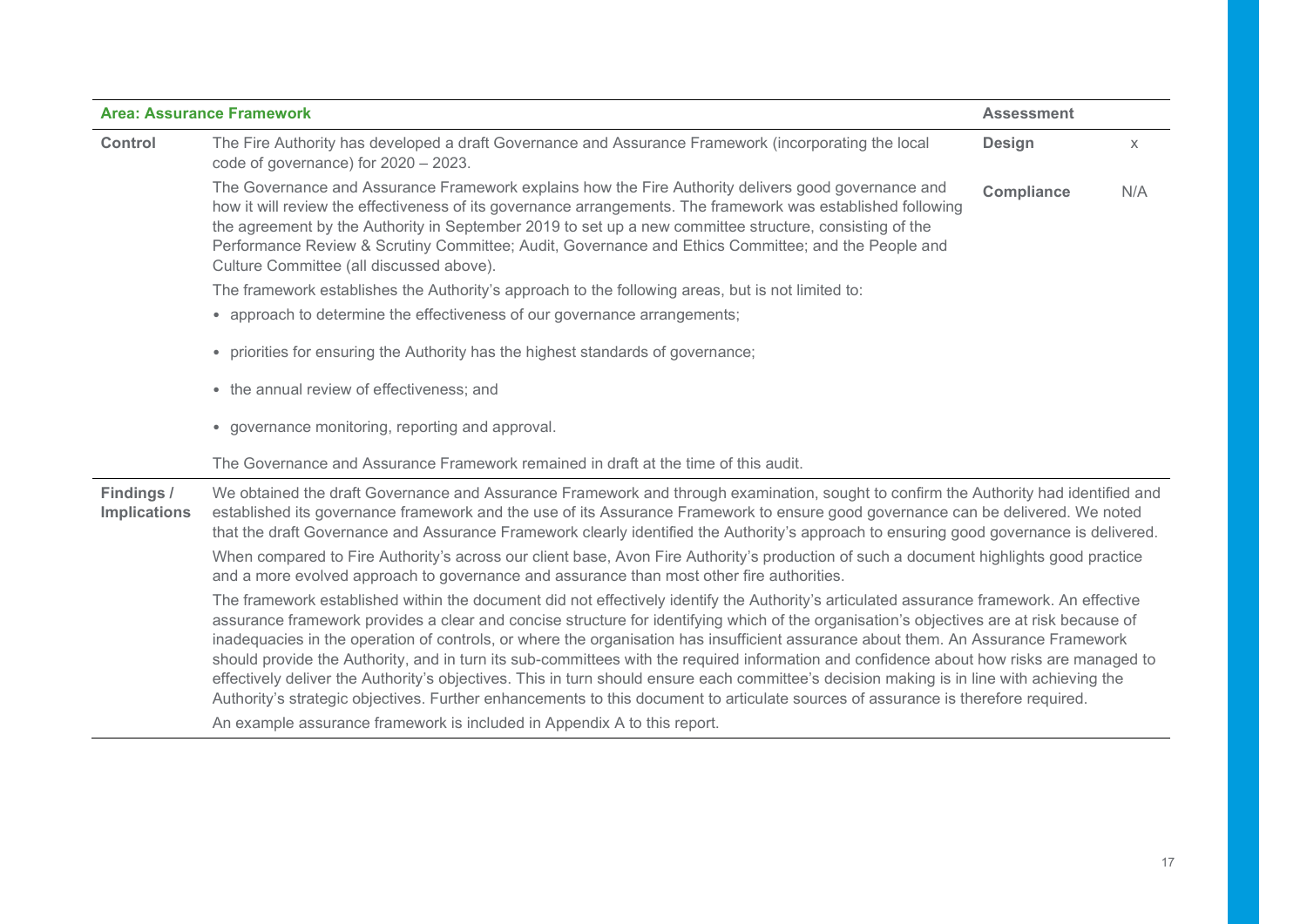| <b>Management</b><br><b>Action 4</b> | An Assurance Framework will be developed that articulates the<br>first, second and third line of sources of assurance against the key<br>controls in place to mitigate the risks to the Authority achieving its<br>objectives. The framework will be aligned to the Authority's<br>constitution to ensure appropriate coverage of all assurances | <b>Action Owner</b><br>Corporate Assurance Manager | Date<br>31 March 2021 | <b>Priority</b><br>Medium |
|--------------------------------------|--------------------------------------------------------------------------------------------------------------------------------------------------------------------------------------------------------------------------------------------------------------------------------------------------------------------------------------------------|----------------------------------------------------|-----------------------|---------------------------|
|                                      | across its sub-committees.                                                                                                                                                                                                                                                                                                                       |                                                    |                       |                           |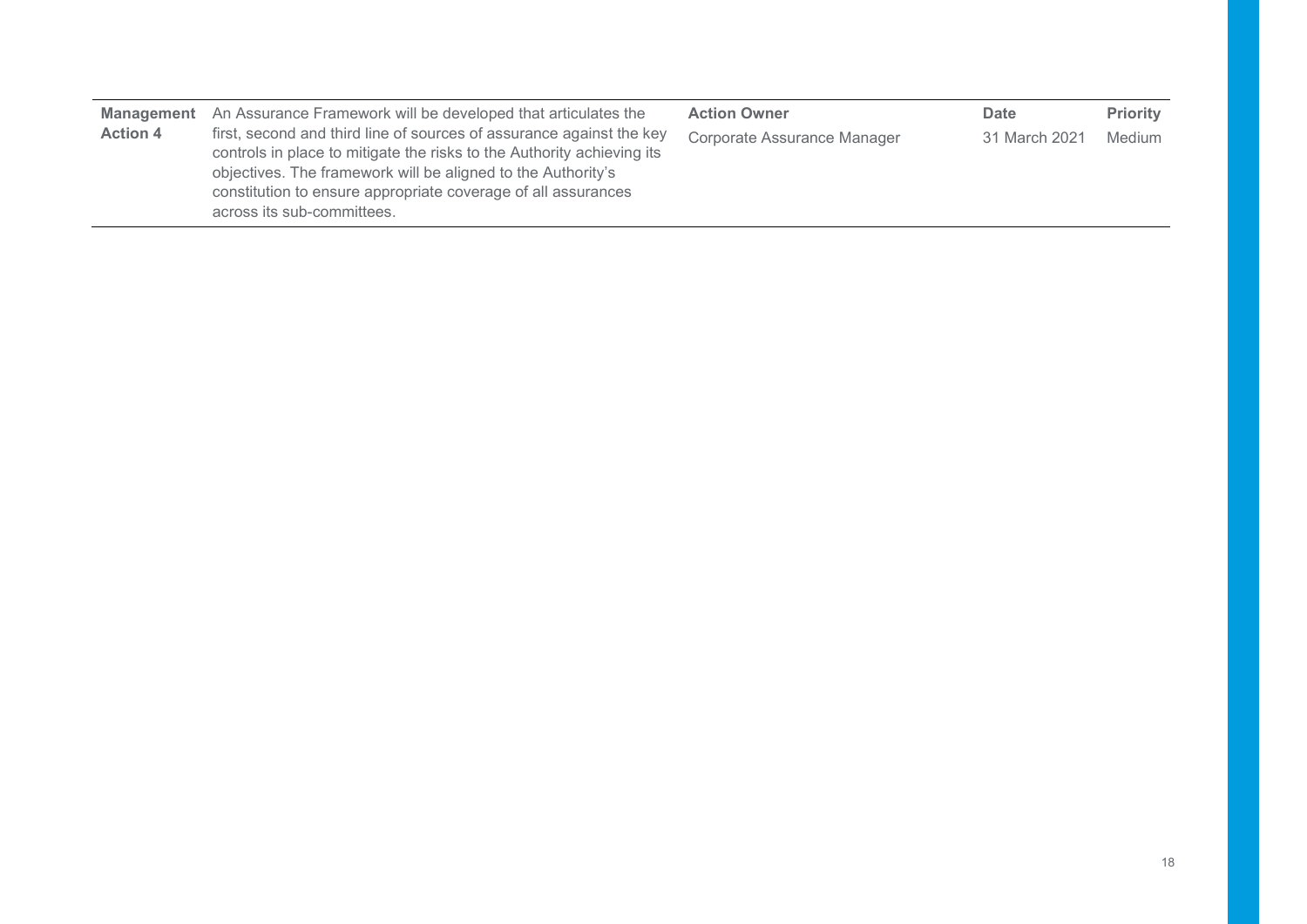## APPENDIX A: ASSURANCE FRAMEWORK

The following is an example of what a Fire Authority assurance framework / map may look like.

|                                                          |                                  |                                                                      | $\rightarrow$<br><b>Increasing Assurance</b> |                                                   |                                                           |                                        | $\overline{\phantom{a}}$  |                |                                                     |                |         |         |         |                                        |              |                      |
|----------------------------------------------------------|----------------------------------|----------------------------------------------------------------------|----------------------------------------------|---------------------------------------------------|-----------------------------------------------------------|----------------------------------------|---------------------------|----------------|-----------------------------------------------------|----------------|---------|---------|---------|----------------------------------------|--------------|----------------------|
|                                                          |                                  | 1st Line of Assurance:<br><b>Management control</b><br>and reporting |                                              |                                                   | 2nd Line of Assurance:<br>Functional oversight/governance |                                        |                           |                | 3rd Line of Assurance:<br><b>Independent review</b> |                |         |         |         | 3rd Line of Assurance - Internal Audit |              |                      |
| <b>Assurance Provided</b>                                |                                  |                                                                      |                                              |                                                   |                                                           |                                        |                           |                |                                                     |                |         |         |         |                                        |              |                      |
| Red - Minimal Assurance / Poor Progress                  |                                  |                                                                      |                                              |                                                   |                                                           |                                        |                           |                |                                                     |                |         |         |         |                                        |              |                      |
| Amber/red - Partial Assurance / Little Progress          | Management Reviews &<br>Approval |                                                                      | Fire and Rescue Service<br>SLT               | Fire and Rescu<br>Performance ar<br>Resources Boa | Emergency Services<br>Collaboration Board                 | Fire and Rescue Servic<br>Change Board | Rescue Strategic<br>Board |                | External consultants                                | External audit |         |         |         |                                        |              |                      |
| Amber/green - Reasonable Assurance / Reasonable Progress |                                  | KPIs                                                                 |                                              |                                                   |                                                           |                                        |                           | <b>HMICFRS</b> |                                                     |                | 2016/17 | 2017/18 | 2018/19 | 2019/20                                | 2020/21      | 2021/22              |
| Green - Substantial Assurance / Good Progress            |                                  |                                                                      |                                              |                                                   |                                                           |                                        |                           |                |                                                     |                |         |         |         |                                        |              |                      |
| Advisory / AUP                                           |                                  |                                                                      |                                              |                                                   |                                                           |                                        | $\overline{a}$            |                |                                                     |                |         |         |         |                                        |              |                      |
| <b>IDEA</b>                                              |                                  |                                                                      |                                              |                                                   |                                                           |                                        | Eire                      |                |                                                     |                |         |         |         |                                        |              |                      |
| Governance/strategic                                     |                                  |                                                                      |                                              |                                                   |                                                           |                                        |                           |                |                                                     |                |         |         |         |                                        |              |                      |
| Risk Management                                          | $\checkmark$                     |                                                                      | $\checkmark$                                 |                                                   |                                                           |                                        | ✔                         | ✔              |                                                     |                |         |         |         |                                        | $\checkmark$ | ✔                    |
| <b>HMICFRS</b> inspections                               | $\checkmark$                     |                                                                      | ✓                                            |                                                   |                                                           |                                        |                           | ✔              |                                                     |                |         |         |         |                                        |              | $\blacktriangledown$ |
| Performance management                                   | ✓                                | $\checkmark$                                                         | ✓                                            | $\checkmark$                                      |                                                           | ✔                                      | ✔                         | $\checkmark$   |                                                     |                |         |         |         |                                        | $\checkmark$ |                      |
| Integrated Risk Management Plan                          | ✓                                | ✓                                                                    | ✔                                            | $\checkmark$                                      |                                                           |                                        | ✔                         | ✔              |                                                     |                |         |         |         | ✓                                      |              |                      |
| Governance                                               | $\checkmark$                     |                                                                      | ✓                                            |                                                   |                                                           | ✓                                      | $\checkmark$              |                |                                                     |                |         |         |         |                                        |              |                      |
| Strategic Assessment of Risk                             | ✔                                |                                                                      | $\checkmark$                                 |                                                   |                                                           |                                        | ✔                         | $\checkmark$   |                                                     |                |         |         |         |                                        |              |                      |
| Programme 2020                                           | ✓                                | ✔                                                                    | ✓                                            |                                                   |                                                           | ✔                                      | ✔                         | ✓              |                                                     |                |         |         |         | ✓                                      |              |                      |
| Service Improvement Plan                                 | ✓                                | $\checkmark$                                                         | $\checkmark$                                 |                                                   |                                                           | $\checkmark$                           | $\checkmark$              | $\checkmark$   |                                                     |                |         |         |         |                                        |              | ✓                    |
| Police/fire collaboration                                | $\checkmark$                     |                                                                      | $\checkmark$                                 |                                                   | $\checkmark$                                              |                                        |                           | ✔              |                                                     |                |         |         |         |                                        |              | ✓                    |
|                                                          |                                  |                                                                      |                                              |                                                   |                                                           |                                        |                           |                |                                                     |                |         |         |         |                                        |              |                      |
| ICT Contract Management                                  | $\checkmark$                     |                                                                      | ✓                                            |                                                   |                                                           |                                        | ✓                         |                |                                                     |                |         |         |         |                                        |              |                      |
| New Payroll, HR and OD system                            | $\checkmark$                     | $\checkmark$                                                         | $\checkmark$                                 |                                                   |                                                           | $\checkmark$                           |                           |                |                                                     |                |         |         |         |                                        |              |                      |
| <b>Emergency Services Network</b>                        | $\checkmark$                     |                                                                      | $\checkmark$                                 | $\checkmark$                                      |                                                           | $\checkmark$                           |                           |                |                                                     |                |         |         |         |                                        |              |                      |
| IT Transformtion Programme                               | $\checkmark$                     |                                                                      | $\checkmark$                                 | $\checkmark$                                      |                                                           | $\checkmark$                           |                           |                |                                                     |                |         |         |         |                                        |              | ✓                    |
| ICT Strategy                                             | $\checkmark$                     |                                                                      | $\checkmark$                                 |                                                   |                                                           |                                        |                           |                |                                                     |                |         |         |         |                                        | $\checkmark$ |                      |
| Software Licensing + IT Software Assets tracking         | $\checkmark$                     |                                                                      | $\checkmark$                                 |                                                   |                                                           |                                        |                           |                |                                                     |                |         |         |         |                                        | ✔            |                      |
| Cyber security                                           | $\checkmark$                     |                                                                      | $\checkmark$                                 |                                                   |                                                           | ✔                                      |                           |                |                                                     |                |         |         |         |                                        |              |                      |
| GDPR/Data protection/information management              | $\checkmark$                     |                                                                      | ✓                                            | ✓                                                 |                                                           | $\checkmark$                           |                           |                |                                                     |                |         |         |         | $\checkmark$                           |              |                      |
| Business continuity and disaster recovery                | $\checkmark$                     |                                                                      | ✓                                            | $\checkmark$                                      |                                                           |                                        |                           | $\checkmark$   |                                                     |                |         |         |         |                                        |              | ✔                    |
| <b>Finance</b>                                           |                                  |                                                                      |                                              |                                                   |                                                           |                                        |                           |                |                                                     |                |         |         |         |                                        |              |                      |
| Medium term financial planning                           | $\checkmark$                     | ✔                                                                    | ✓                                            | ✓                                                 |                                                           | ✔                                      | ✔                         | $\checkmark$   |                                                     |                |         |         |         |                                        | $\checkmark$ |                      |
| Efficiencies/savings programmes                          | $\checkmark$                     | $\checkmark$                                                         | ✓                                            | $\checkmark$                                      |                                                           | $\checkmark$                           | $\checkmark$              | $\checkmark$   |                                                     |                |         |         |         |                                        |              |                      |
| Value for money                                          | $\checkmark$                     | $\checkmark$                                                         | ✓                                            | $\checkmark$                                      |                                                           | ✔                                      | ✓                         | $\checkmark$   |                                                     | $\checkmark$   |         |         |         |                                        |              |                      |
| <b>Budgetary Control</b>                                 | $\checkmark$                     |                                                                      | ✓                                            | $\checkmark$                                      |                                                           |                                        | ✔                         |                |                                                     |                |         |         |         |                                        |              |                      |
| Key Financial Controls                                   | $\checkmark$                     | ✓                                                                    | ✓                                            | ✓                                                 |                                                           |                                        | ✓                         |                |                                                     | ✓              |         |         |         |                                        |              | ✓                    |
| Procurement/contract management                          | $\checkmark$                     |                                                                      | ✓                                            | $\checkmark$                                      |                                                           |                                        | ✓                         |                |                                                     |                |         |         |         | ✓                                      | $\checkmark$ |                      |
| HR Transaction Processing and Payroll                    | $\checkmark$                     | $\checkmark$                                                         | ✓                                            | $\checkmark$                                      |                                                           |                                        |                           |                |                                                     | $\checkmark$   |         |         |         | ✔                                      |              | $\checkmark$         |
| Income generation and management                         | $\checkmark$                     |                                                                      | $\checkmark$                                 | $\checkmark$                                      |                                                           | $\checkmark$                           |                           |                |                                                     |                |         |         |         |                                        |              | ✓                    |
| <b>Estates</b>                                           |                                  |                                                                      |                                              |                                                   |                                                           |                                        |                           |                |                                                     |                |         |         |         |                                        |              |                      |
| Estates strategy                                         | $\checkmark$                     |                                                                      | $\checkmark$                                 |                                                   |                                                           | ✔                                      | ✓                         | $\checkmark$   |                                                     |                |         |         |         |                                        |              | ✔                    |
| Health and safety                                        | $\checkmark$                     | $\checkmark$                                                         | ✓                                            | $\checkmark$                                      |                                                           |                                        | ✓                         | $\checkmark$   |                                                     |                |         |         |         |                                        | $\checkmark$ |                      |
| Property Maintenance                                     | $\checkmark$                     |                                                                      | $\checkmark$                                 |                                                   |                                                           |                                        | $\checkmark$              |                |                                                     |                |         |         |         |                                        |              | $\checkmark$         |
| People                                                   |                                  |                                                                      |                                              |                                                   |                                                           |                                        |                           |                |                                                     |                |         |         |         |                                        |              |                      |
| Recruitment and retention                                | $\checkmark$                     | ✓                                                                    | ✓                                            |                                                   |                                                           |                                        |                           | ✓              |                                                     |                |         |         |         |                                        |              | ✓                    |
| Culture                                                  | $\checkmark$                     |                                                                      | $\checkmark$                                 | $\checkmark$                                      |                                                           | ✓                                      |                           | $\checkmark$   | $\checkmark$                                        |                |         |         |         | ✓                                      |              | ✓                    |
| Wellbeing                                                | $\checkmark$                     |                                                                      | $\checkmark$                                 |                                                   |                                                           |                                        |                           | $\checkmark$   |                                                     |                |         |         |         |                                        | $\checkmark$ |                      |
| People Structures Planning & Utilisation                 | $\checkmark$                     |                                                                      | $\checkmark$                                 |                                                   |                                                           | ✔                                      |                           | $\checkmark$   |                                                     |                |         |         |         |                                        |              | ✓                    |
| Training and Development                                 | $\checkmark$                     | $\checkmark$                                                         | ✓                                            |                                                   |                                                           |                                        |                           | ✔              |                                                     | $\checkmark$   |         |         |         | ✓                                      |              |                      |
| Appraisals & Development                                 | $\checkmark$                     | ✔                                                                    | ✓                                            |                                                   |                                                           |                                        |                           | $\checkmark$   |                                                     |                |         |         |         |                                        |              | ✓                    |
| Communication and Engagement                             | $\checkmark$                     |                                                                      | ✓                                            |                                                   |                                                           |                                        |                           | ✔              |                                                     |                |         |         |         |                                        |              |                      |
| Safeguarding                                             | $\checkmark$                     | $\checkmark$                                                         | ✓                                            |                                                   |                                                           |                                        |                           | $\checkmark$   |                                                     |                |         |         |         |                                        |              |                      |
| Other                                                    |                                  |                                                                      |                                              |                                                   |                                                           |                                        |                           |                |                                                     |                |         |         |         |                                        |              |                      |
| Fleet                                                    | $\checkmark$                     |                                                                      | $\checkmark$                                 |                                                   |                                                           |                                        | ✓                         | $\checkmark$   |                                                     |                |         |         |         |                                        |              | $\checkmark$         |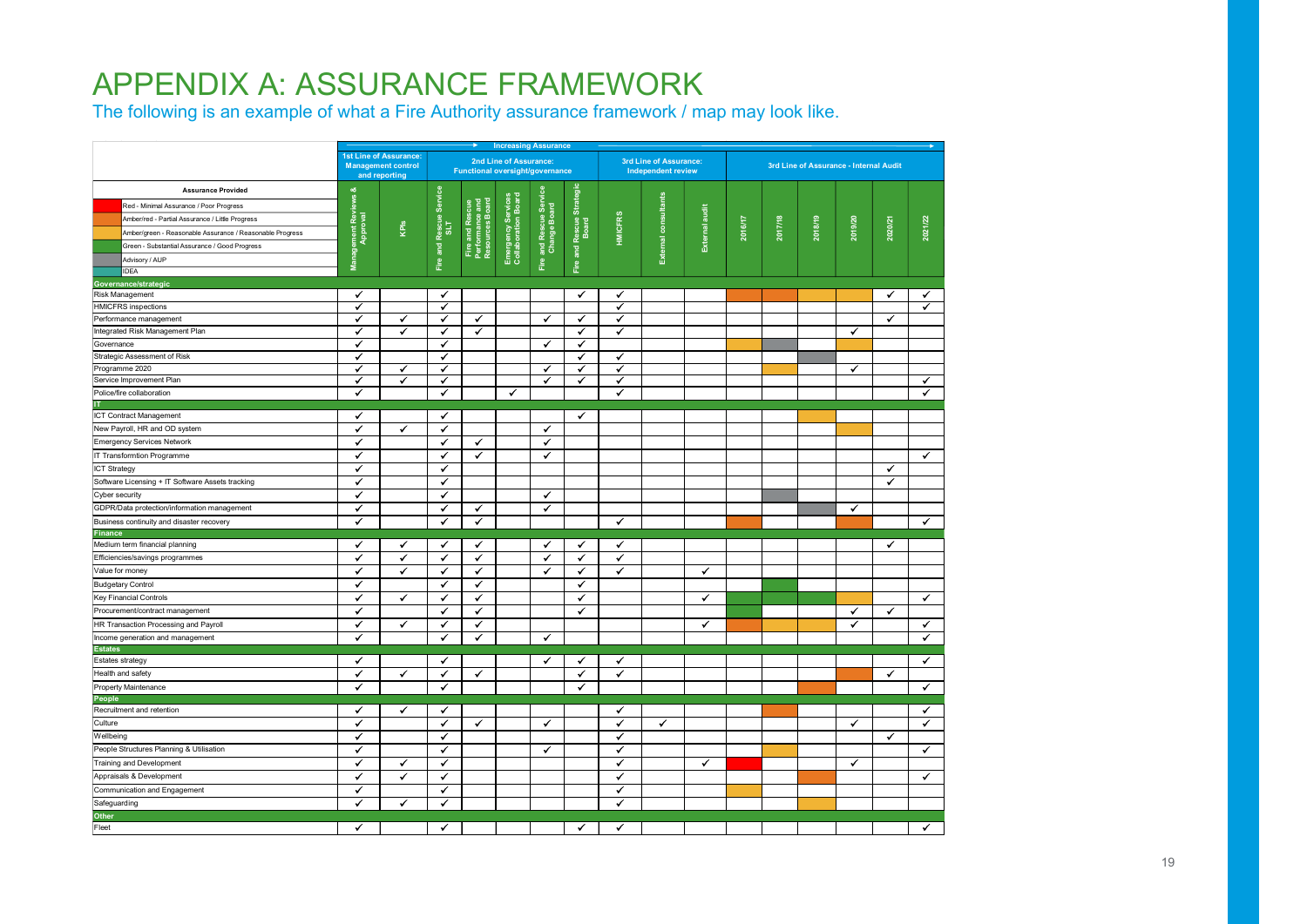## APPENDIX B: QUESTIONNAIRE RESPONSES

| questionnaire was issued to 20 Members of the Authority, and after four weeks, responses were received from three.<br><b>Question</b>                                                                                                                                               | <b>Average score</b>                                             |
|-------------------------------------------------------------------------------------------------------------------------------------------------------------------------------------------------------------------------------------------------------------------------------------|------------------------------------------------------------------|
| 1. The Authority understands the organisation's objectives, challenges and risks including current areas of particular focus and major projects?                                                                                                                                    | 4 (fully agree / demonstrated)                                   |
| 2. The terms of reference adequately define the roles and responsibilities of the Authority and the actions we take align with these terms of reference?                                                                                                                            | 4 (fully agree / demonstrated)                                   |
| 3. I understand the Authority's governance structure and the assurance framework in place.                                                                                                                                                                                          | 4 (fully agree / demonstrated)                                   |
| 4. I understand the strategic direction the Authority seeks to take in the next five years.                                                                                                                                                                                         | 4 (fully agree / demonstrated)                                   |
| 5. As a group, I believe the Authority has sufficient skills and experience to undertake its role effectively.                                                                                                                                                                      | 3 (yes, but room for improvement)                                |
| 6. The Authority has the right mix of personalities to enable it to undertake its role effectively?                                                                                                                                                                                 | 3 (yes, but room for improvement)                                |
| 7. The Authority reviews its meetings, impact and outcomes and considers its areas of coverage relating directly to the organisation's strategic                                                                                                                                    |                                                                  |
| objectives?                                                                                                                                                                                                                                                                         | 4 (fully agree / demonstrated)                                   |
| 8. The quality, content and timeliness of reports presented to the Authority are satisfactory and they provide sufficient information to aid the Authority                                                                                                                          |                                                                  |
| decision making?                                                                                                                                                                                                                                                                    | 3 (yes, but room for improvement)                                |
| 9. I believe all members are well prepared for each meeting and will have read all papers and reports.                                                                                                                                                                              | 3 (yes, but room for improvement)                                |
| 10. Members are engaged in horizon scanning to ensure the Authority is focused on future risks and assurance needs as well as current and past risks                                                                                                                                |                                                                  |
| and assurance?                                                                                                                                                                                                                                                                      | 3 (yes, but room for improvement)                                |
|                                                                                                                                                                                                                                                                                     |                                                                  |
| 11. There is an appropriate balance between supporting the management team by imparting experience while members maintain an appropriate level                                                                                                                                      |                                                                  |
| of independence and challenge?                                                                                                                                                                                                                                                      | 4 (fully agree / demonstrated)                                   |
| 12. The assurances provided to the Authority on the effectiveness of risk management, governance and internal control is based on a broad range of                                                                                                                                  |                                                                  |
| assurances received and evidence obtained from across the business?                                                                                                                                                                                                                 | 3 (yes, but room for improvement)                                |
| 13. The Authority actively requests information to support and help it to discharge its duties and responsibilities?                                                                                                                                                                | 3 (yes, but room for improvement)                                |
| 14. The Authority identifies the development needs of its members and seeks to address those development needs, including through external training? 3 (yes, but room for improvement)                                                                                              |                                                                  |
| 15. Where there are any potential knowledge gaps, the Authority takes the opportunity to co-opt members where there expertise is required?<br>16. The induction and training process for Authority members ensured I understood the expectations of my role as an Authority member. | 2 (some, but weaknesses exist)<br>4 (fully agree / demonstrated) |

- an average score of "2 (some, but weaknesses exist) for question 15 regarding the co-opting of members where expertise is required. The allocation of members to a sub-committee based on political proportionality has been identified as a weakness during this audit; and
- responses concerning the late provision of reports and how it may be more beneficial to receive papers further in advance of Authority meetings for question 8 regarding the timeliness of reports presented to the Authority.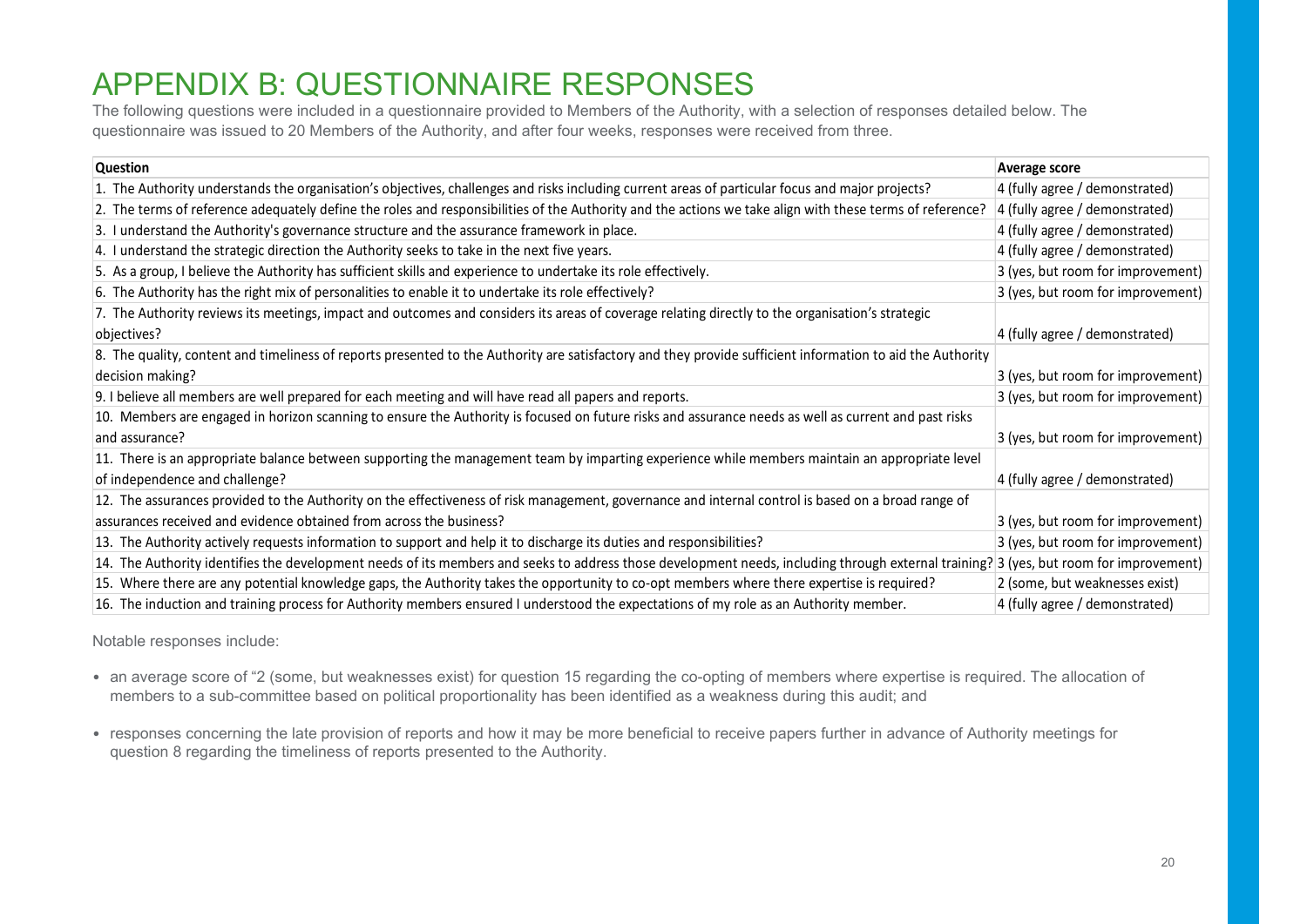## APPENDIX C: CATEGORISATION OF FINDINGS

### Categorisation of internal audit findings

| <b>Priority</b> | <b>Definition</b>                                                                                                                                                                                                                                                                                                                                                          |
|-----------------|----------------------------------------------------------------------------------------------------------------------------------------------------------------------------------------------------------------------------------------------------------------------------------------------------------------------------------------------------------------------------|
| Low             | There is scope for enhancing control or improving efficiency and quality.                                                                                                                                                                                                                                                                                                  |
| <b>Medium</b>   | Timely management attention is necessary. This is an internal control risk management issue that could lead to: Financial losses which<br>could affect the effective function of a department, loss of controls or process being audited or possible reputational damage, negative<br>publicity in local or regional media.                                                |
| High            | Immediate management attention is necessary. This is a serious internal control or risk management issue that may lead to:<br>Substantial losses, violation of corporate strategies, policies or values, reputational damage, negative publicity in national or<br>international media or adverse regulatory impact, such as loss of operating licences or material fines. |

The following table highlights the number and categories of management actions made as a result of this audit.

| <b>Risk</b>                |                          | <b>Control</b> | Non-                         |     | <b>Agreed actions</b> |                |                |  |
|----------------------------|--------------------------|----------------|------------------------------|-----|-----------------------|----------------|----------------|--|
|                            | design not<br>effective* |                | compliance<br>with controls* |     | Low                   | <b>Medium</b>  | <b>High</b>    |  |
| Governance Structure       |                          | (4)            |                              | (4) | 2                     | $\mathbf 0$    | $\overline{0}$ |  |
| Attendance and Outputs     | 0                        | (4)            | 3 <sup>3</sup>               | (4) | $\overline{1}$        | $\overline{0}$ | $\overline{0}$ |  |
| <b>Assurance Framework</b> | $\mathbf{1}$             | (1)            | $\overline{0}$               | (1) | $\overline{0}$        | 1.             | $\overline{0}$ |  |
| <b>Total</b>               |                          |                |                              |     | $\mathbf{3}$          | W              | $\bf{0}$       |  |

\* Shows the number of controls not adequately designed or not complied with. The number in brackets represents the total number of controls reviewed in this area.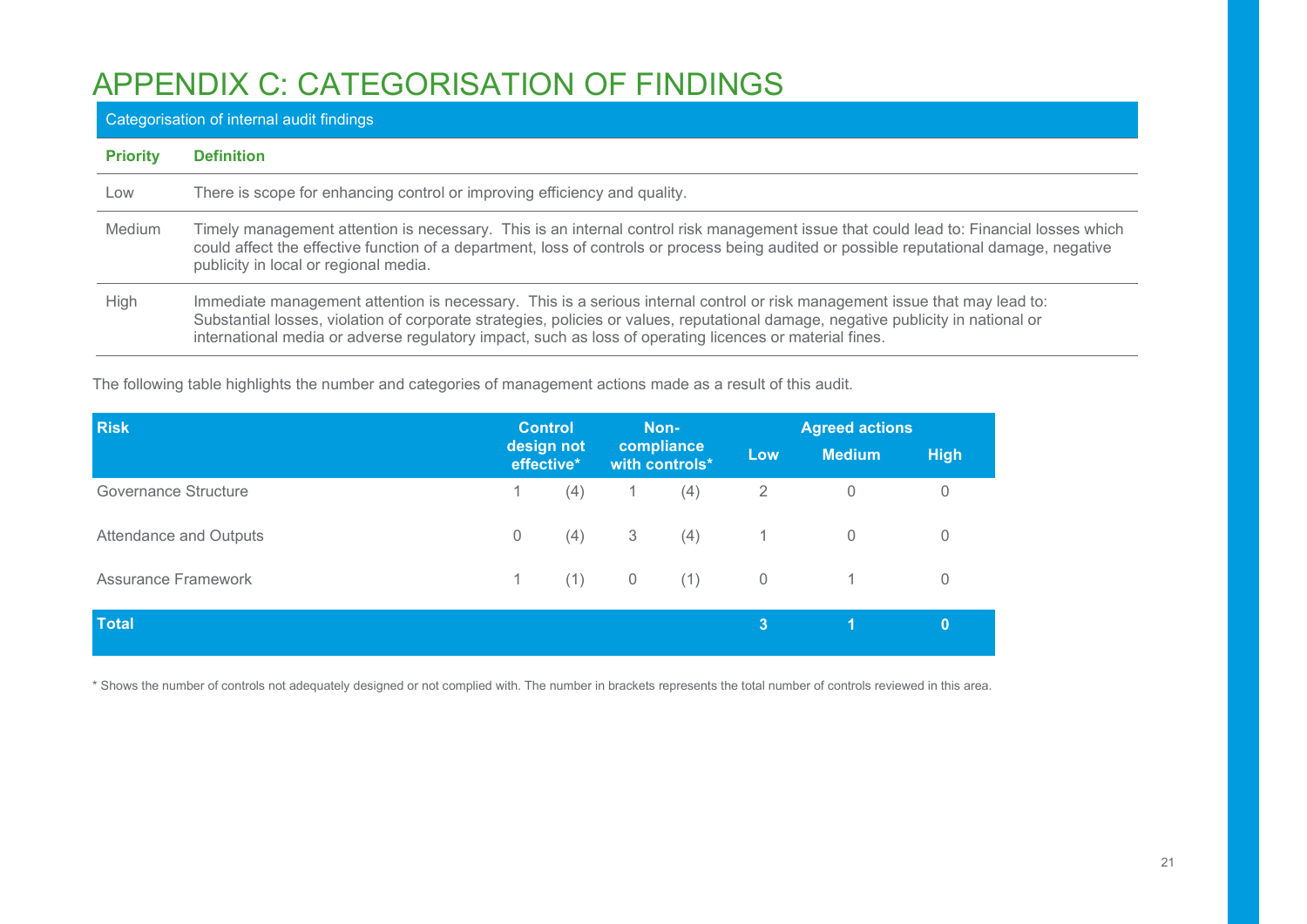## APPENDIX C: SCOPE

#### The scope below is a copy of the original document issued.

### Scope of the review

The scope was planned to provide assurance on how the Service manages the following area:

Objective of the area: To ensure the Fire Authority is underpinned by an appropriate governance structure and assurance framework so that it can discharge its duties to resource the service to commensurate with the level of risk present in the area, and to address the priorities of the fire and rescue national framework.

Objective of the audit: To assess the adequacy and effectiveness of the governance and assurance frameworks in place, against good and expected practice across the sector.

### Additional management concerns

The Fire Authority has had 50% change in its members as a result of the local elections in May 2019, and the Constitution was updated in late 2019.

We were informed that the current assurance framework was developed in 2016, and therefore may require updating. This will be done following the audit, taking into consideration any feedback or actions raised in this audit.

#### When planning the audit the following areas for consideration were agreed:

We will review and assess whether the current governance structure / constitution supporting the Fire Authority is effective, reflects good practice, and is being applied in practice to enable the Authority and the Fire Service to meet its strategic and operational objectives.

We will look at the process for allocating members to each sub-committee, whether this lies under the control of AFRS or the councils, and how the skills mix is assessed.

We will review attendance and outputs from the Authority and sub-committee meetings.

We will benchmark the structure against other Fire Authorities.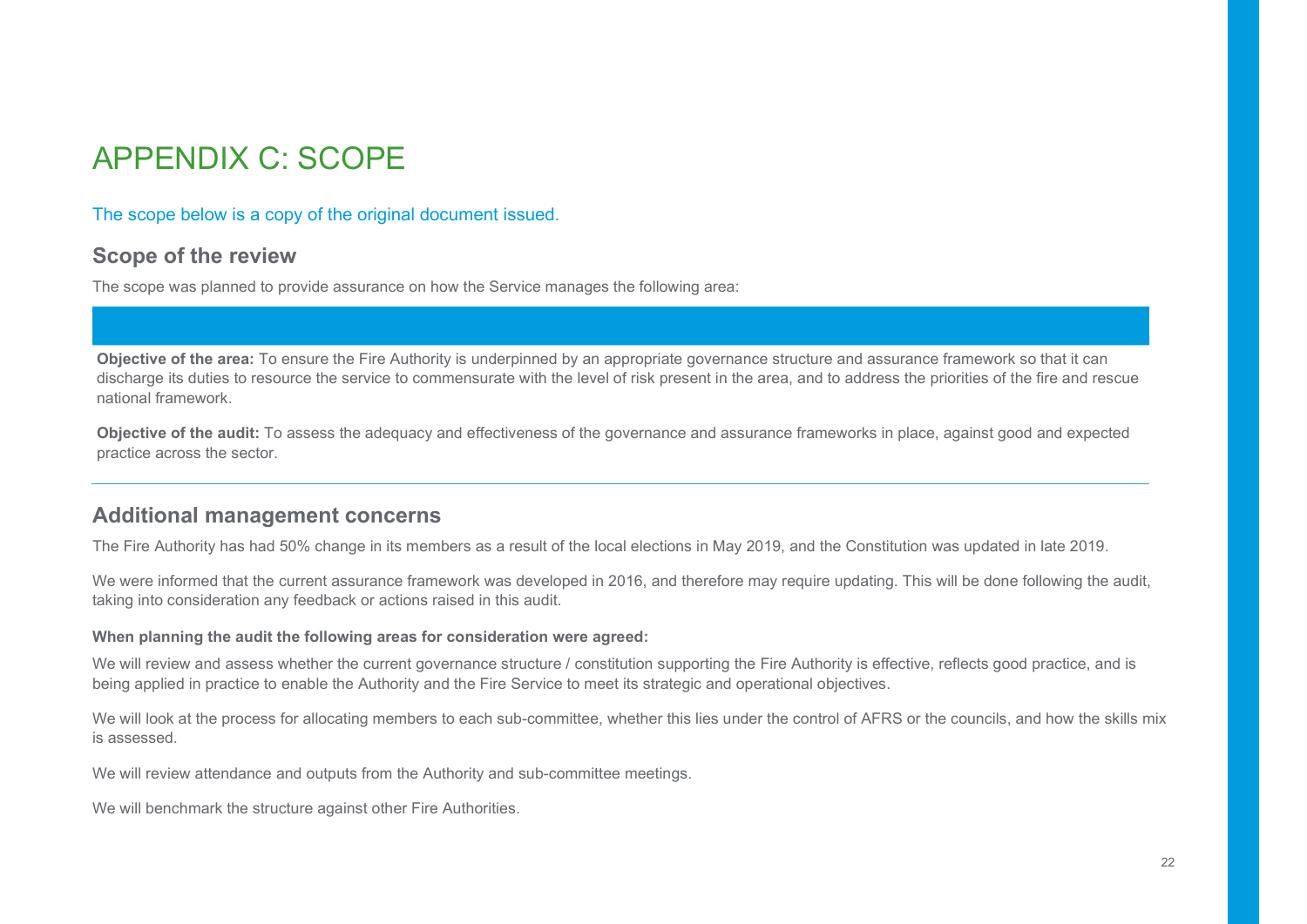We will walk through the flows of assurance to the Authority and assess whether this is sufficient to enable the Authority to discharge its responsibilities effectively, and whether this mirrors the current assurance framework developed by the Fire Service.

As part of this audit we will look to gather feedback from members of the Fire Authority via a questionnaire to understand their view on governance and assurance, as well as their experience of induction / training.

#### Limitations to the scope of the audit assignment:

We will not test or comment on the accuracy / data quality of the information being presented to the Fire Authority and its sub-committees.

We will not provide assurance that the Authority / Service has identified all its strategic risks.

Testing will be undertaken on a sample basis only.

Our work does not provide absolute assurance that material errors, loss or fraud do not exist.

The results of our work are reliant on the quality and completeness of the information provided to us.

| <b>Debrief held</b>         | 23 July 2020   | <b>Internal audit Contacts</b> | Mark.Jones@rsmuk.com / 07768 952387                                                                      |
|-----------------------------|----------------|--------------------------------|----------------------------------------------------------------------------------------------------------|
| <b>Draft report issued</b>  | 7 August 2020  |                                | Victoria.Gould@rsmuk.com / 07740 631140                                                                  |
| <b>Responses received</b>   | 12 August 2020 |                                |                                                                                                          |
|                             | 24 August 2020 |                                |                                                                                                          |
| <b>Final report issued</b>  | 12 August 2020 | <b>Client sponsor</b>          | Angie Feeney - Deputy Director of Corporate Services                                                     |
| <b>Revised Final report</b> | 25 August 2020 |                                | Jane Williams-Lock - Corporate Assurance Manager                                                         |
| issued                      |                |                                | Helen Dumbarton - Business Planning and Assurance Officer                                                |
|                             |                | <b>Distribution</b>            | Angie Feeney - Deputy Director of Corporate Services<br>Jane Williams-Lock - Corporate Assurance Manager |